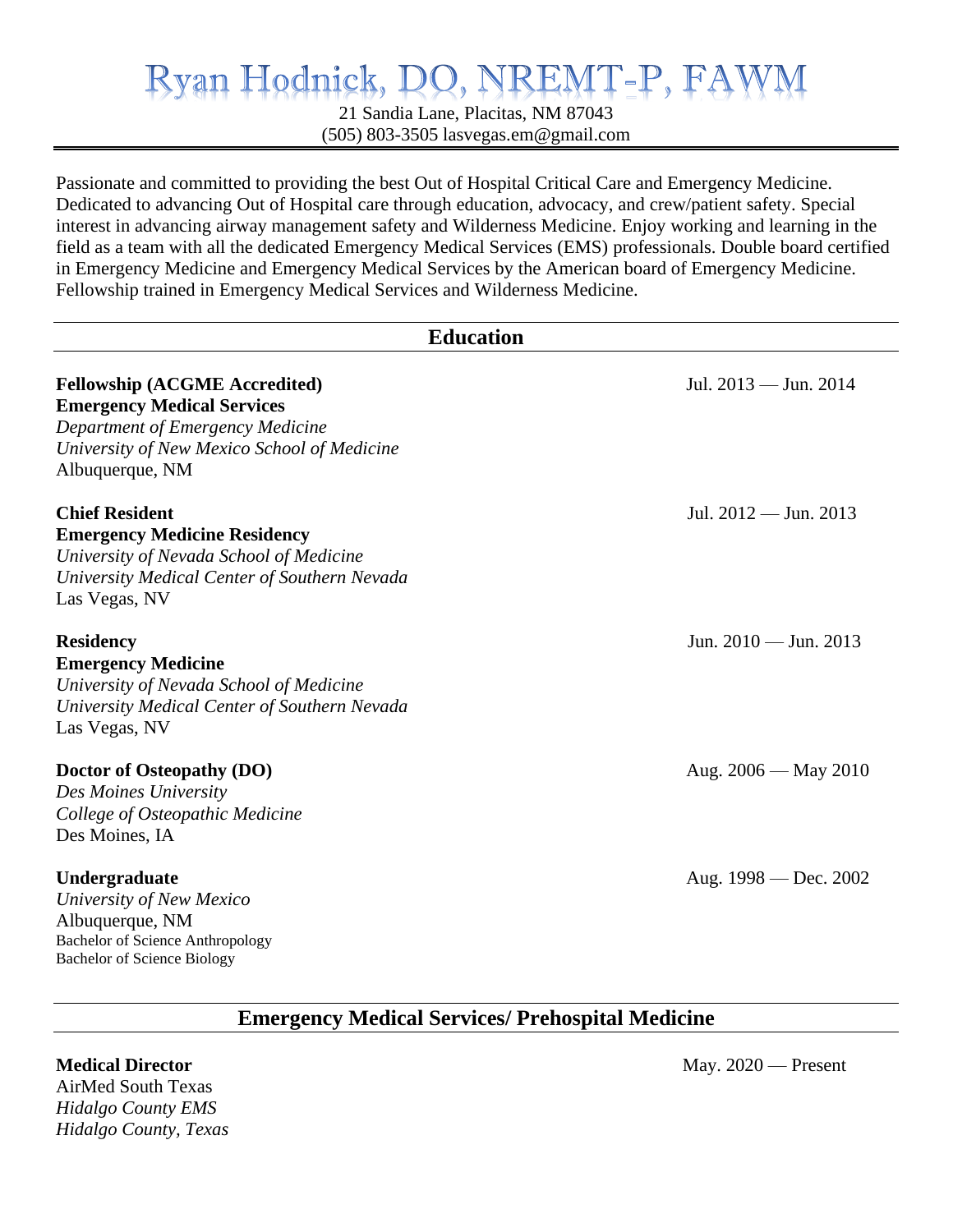| <b>Medical Director</b><br>Moapa Valley Fire<br>Clark County, Nevada                                                  | Sep. $2019$ – Present                                                   |
|-----------------------------------------------------------------------------------------------------------------------|-------------------------------------------------------------------------|
| <b>Medical Director</b><br><b>Bureau of Land Management Fire, New Mexico</b>                                          | Oct. $2017$ – Present                                                   |
| <b>Chief Medical Director</b><br>Trans Aero Medevac<br>Breckenridge, Texas<br>Artesia, New Mexico<br>Clifton, Texas   | Oct. $2018$ – Present<br>Jun. $2018$ – Present<br>Jul. 2017 - Oct. 2018 |
| <b>Medical Director</b><br>Elko Air One                                                                               | Apr. 2017 — Jan. 2018                                                   |
| Elko, Nevada<br><b>Associate Medical Director</b><br>Humboldt General Hospital Air One<br>Winnemucca, Nevada          | Apr. 2017 — Jan. 2018                                                   |
| <b>Medical Director</b><br>Mescalero Apache Fire EMS<br>Mescalero, New Mexico                                         | Mar. $2017$ - Present                                                   |
| <b>Medical Director</b><br>Santa Fe City Fire<br>Santa Fe, New Mexico                                                 | Aug. $2016$ – Present                                                   |
| <b>Medical Director</b><br>United States Department of Energy<br>Waste Isolation Pilot Plant (WIPP)Site<br>New Mexico | Aug. $2016$ – Present                                                   |
| <b>Medical Director</b><br>Carlsbad Fire and EMS<br>Carlsbad, New Mexico                                              | Jun. $2016$ – Present                                                   |
| <b>Associate Medical Director</b><br>Med Flight Air Ambulance<br>Albuquerque, NM<br>El Paso, TX (closed 2016)         | Apr. $2015$ – Present                                                   |
| <b>Medical Director</b><br>Artesia Fire Department                                                                    | Feb. $2015$ – Present                                                   |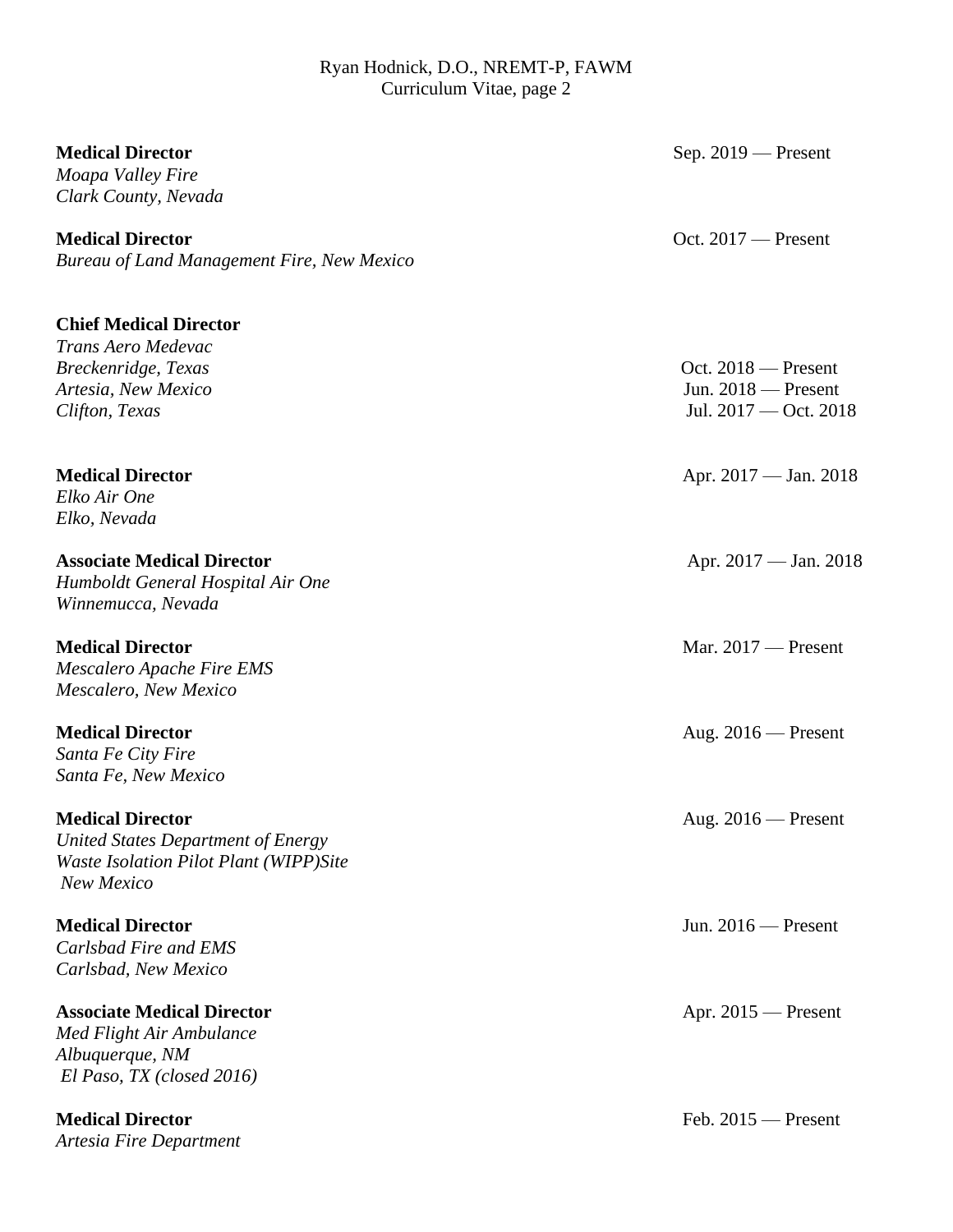*Artesia, New Mexico*

| <b>Medical Director</b><br>Santa Fe County Fire and EMS<br>Santa Fe County, New Mexico                                                                         | Jan. $2016$ – Present                                   |
|----------------------------------------------------------------------------------------------------------------------------------------------------------------|---------------------------------------------------------|
| <b>Associate Medical Director</b><br><b>Burning Man</b><br>Humboldt General<br><b>Emergency Medical Services Rescue</b><br><b>Black Rock City, NV</b>          | Aug. $26$ — Sept. 3, 2014                               |
| <b>Medical Director Colorado and New Mexico</b><br>Tri State Care Flight (Air Methods Corp. Starting Jan. 19, 2016)                                            | Jan. 2014 - Jul. 2018                                   |
| Native Air 37 Hobbs, New Mexico                                                                                                                                | Jan. 2017— May 2017                                     |
| Native Air 34 & Lifeguard 4 Carlsbad, New Mexico                                                                                                               | Jan. 2017— May 2017                                     |
| Native Air 29 & Lifeguard 10 Roswell, New Mexico                                                                                                               | Jan. 2017- Jul. 2018                                    |
| CF-17 Truth or Consequences, New Mexico<br>Base Closed under Air Methods Mar.2016                                                                              | Jan. 2014 — Mar. 2016                                   |
| CF-21 Tucumcari, New Mexico<br>Base Closed under Air Methods Jan. 2018                                                                                         |                                                         |
| CF-22 Portales, New Mexico                                                                                                                                     |                                                         |
| CF-23 and 60 Roswell, New Mexico<br>Base Transferred to Native Air under Air Methods                                                                           | To Mar.2016                                             |
| CF-24 Artesia, New Mexico<br>CF-5 Santa Fe, New Mexico<br>CF-16 Taos, New Mexico<br>CF-18 and 80 Gallup, New Mexico<br>CF 80 Closed under Air Methods Oct 2016 | Apr. 2014 — Jul. 2018<br>May $2014 - \text{Jul. } 2018$ |
| CF-25 Carlsbad, New Mexico<br>Transferred to Native Air under Air Methods                                                                                      | Jun. $2014 - \text{Mar. } 2016$                         |
| CF-3 and 30 Durango, Colorado<br>Closed under Air Methods May 2016                                                                                             | Nov. $2014 -$ May 2016                                  |
| CF-27 Silver City, New Mexico<br>Base Closed Feb. 2015                                                                                                         | Nov. $2014$ – Feb. $2015$                               |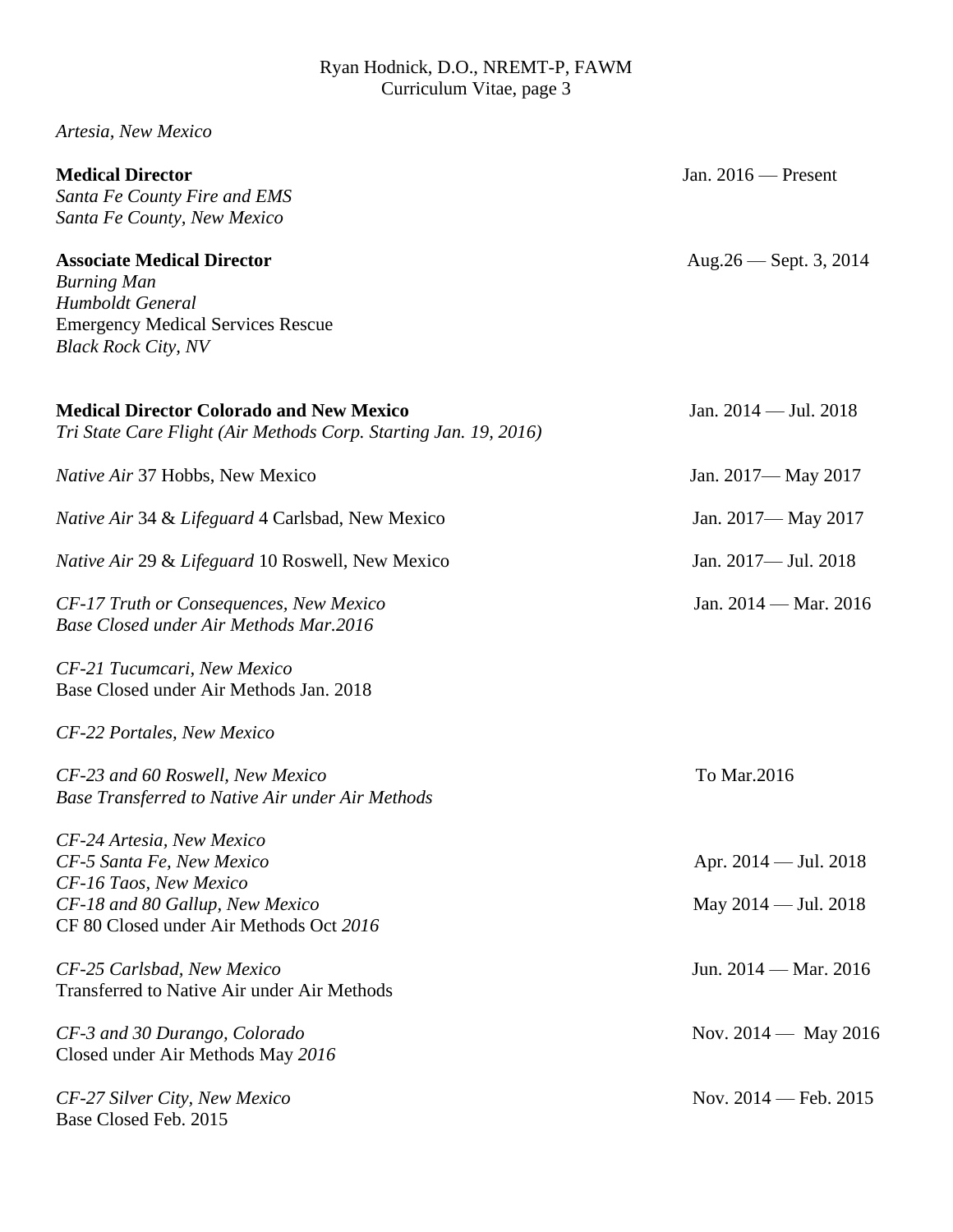| CF-11 Montrose, Colorado<br>Base Closed Mar. 2015                                                                                                                                   | Dec. 2014 - Mar. 2015     |
|-------------------------------------------------------------------------------------------------------------------------------------------------------------------------------------|---------------------------|
| CF-26 Sandoval County, New Mexico<br>Closed under Air Methods Oct 2016                                                                                                              | Jan. $2015 - Oct. 2016$   |
| CF-27 Raton, New Mexico<br>Closed under Air Methods Oct 2016                                                                                                                        | Nov. $2015 - Oct. 2016$   |
| <b>Assistant Medical Director</b><br><b>Grand Canyon National Park</b><br>Grand Canyon, AZ                                                                                          | Apr. $2014 -$ Jul. $2014$ |
| <b>Associate Medical Director</b><br>Valencia County Fire and EMS<br>Valencia County, New Mexico                                                                                    | Jan. $2014 -$ Jul. $2014$ |
| <b>Associate Medical Director</b><br>Tri State Care Flight<br>CF-18 & 19 Gallup, New Mexico                                                                                         | Jul. $2013 - May 2014$    |
| <b>Assistant Medical Director</b><br>Albuquerque Fire Dept.<br>Albuquerque, NM                                                                                                      | Jul. 2013 - Jul. 2014     |
| <b>Assistant Medical Director</b><br>Bernalillo County Fire Dept.<br>Bernalillo County, NM                                                                                          | Jul. 2013 — Jul. 2014     |
| <b>Assistant Medical Director</b><br><b>Rio Rancho Fire Rescue</b><br>Rio Rancho, NM                                                                                                | Jul. 2013 — Jul. 2014     |
| <b>Assistant Medical Director</b><br><b>EMS</b> and Airway Team<br><b>Burning Man</b><br>Humboldt General<br><b>Emergency Medical Services Rescue</b><br><b>Black Rock City, NV</b> | Aug. $26$ – Sept. 3, 2013 |

# **Work History**

## **Emergency Physician** Nov 2018 — Present South Lyon Medical Center *Yerington, Nevada*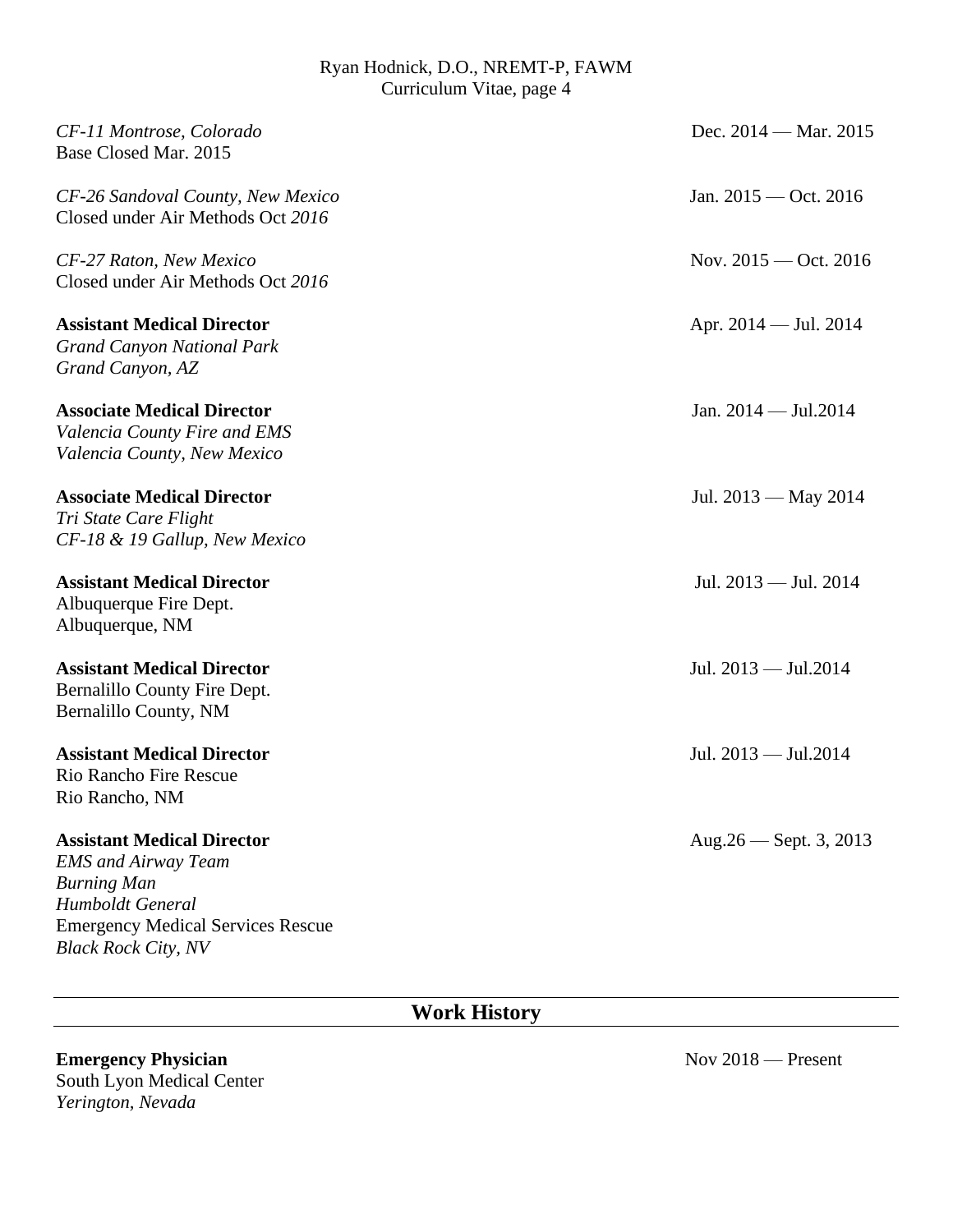| <b>Emergency Physician</b><br>Humboldt General Hospital<br>Winnemucca, Nevada                                                                                          | Oct. $2018 -$ Oct. $2019$       |
|------------------------------------------------------------------------------------------------------------------------------------------------------------------------|---------------------------------|
| <b>Flight Physician/ Critical Care Paramedic</b><br><b>Trans Aero Medevac</b><br>Clifton, Texas and Artesia, New Mexico                                                | Aug. $2017$ – Present           |
| <b>Emergency Physician</b><br>Tuba City Regional Health Care Cooperation<br>Tuba City, Arizona                                                                         | May 2016 — Jun. 2017            |
| <b>Flight Physician/ Critical Care Paramedic</b><br>Humboldt General Hospital EMS Rescue Med X Air One<br>Winnemucca, Nevada                                           | Mar. $2016 -$ Apr. $2019$       |
| <b>Flight Physician/ Critical Care Paramedic</b><br>Med Flight<br>Albuquerque, New Mexico                                                                              | Apr. $2015$ – Present           |
| <b>Assistant Instructor Wilderness Medicine</b><br><b>Wilderness Medical Associates</b><br><b>International</b>                                                        | Apr. $2015$ – Present           |
| <b>Emergency Medicine Physician (Locums)</b><br>Presbyterian Health<br>Albuquerque, New Mexico                                                                         | Dec. $2014$ – Present           |
| <b>Emergency Medicine Physician</b><br><b>Saint Vincent Medical Center</b><br>Santa Fe, New Mexico                                                                     | Jul. $2014 - Dec. 2014$         |
| <b>Emergency Medicine Physician</b><br>Sandoval Regional Medical Center<br><b>Emergency Department</b><br>University of New Mexico Hospitals<br>Rio Rancho, New Mexico | Sep. 2013 - Apr. 2014           |
| <b>Flight Physician/ Critical Care Paramedic</b><br>Tri State Care Flight<br>New Mexico/Colorado/Nevada                                                                | Nov. $2013 -$ Jul. $2018$       |
| <b>Tactical Medicine and</b><br><b>Emergency Medical Services Instructor</b><br>Joint Tactics and Medicine Training Group<br>Nellis Air Force Base, NV                 | Feb. $2011 - \text{Jun. } 2014$ |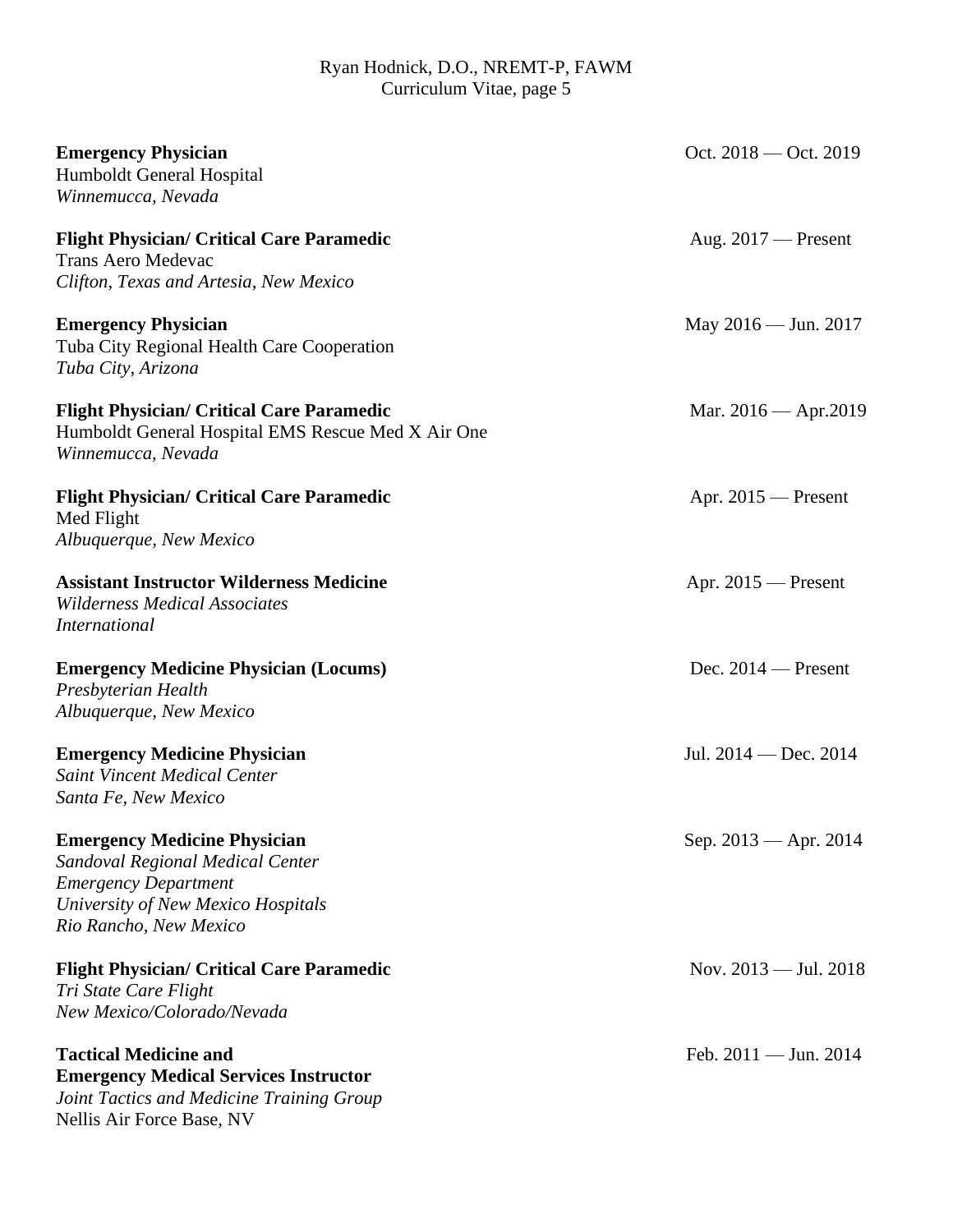#### **Anatomy Teaching Assistant** Aug. 2007 — Dec. 2007 **Dept. of Anatomy** *Des Moines University*, Des Moines, IA

# **Operating Room Coordinator** May 2003 — May 2006

## **Tissue Recovery Coordinator**

*New Mexico Donor Services*, Albuquerque, NM

## **Occupational Medicine**

Santa Fe County Fire EMS *July 7-9, 2016*

## **Expert Witness Consulting**

Expert Witness Emergency Medicine, EMS, and Wilderness Medicine Nov. 2017 — Present American Medical Forensic Specialists (AMFS) *Emeryville, CA* Expert Witness Emergency Medicine and EMS Oct. 2014 — Present Medical Advisors, Inc.

*Blue Bell, PA*

## **Leadership**

**Organizer**, Zion National Park, National Park Service Emergency Medical Services Refresher, Springdale, UT. May 13-15, 2013

**Resident Organizer**, Death Valley National Park, National Park Service Emergency Medical Services Refresher, Furnace Creek, CA. Jan. 24-25, 2013

**Co-Organizer,** Lake Mead National Recreation Area, National Park Service Scenario Based Emergency Medical Services Refresher, Lake Mead, NV. Oct. 1, 2012

**Organizer**, Lake Mead National Recreation Area, National Park Service Emergency Medical Services Refresher, Lake Mead, NV. Oct. 3, 2011

**Organizer**, Lake Mead National Recreation Area, National Park Service Emergency Medical Services Refresher, EMS Training Center of Southern Nevada, Las Vegas, NV. Jan. 11, 2011

**Co-Organizer**, Lake Mead National Recreation Area, National Park Service Emergency Medical Services Refresher, Lake Mead, NV. Dec. 7, 2010

**Medical Student Coordinator**, Albuquerque/Univ. of New Mexico Medical Reserve Corps, Albuquerque, NM, Jul. 2009 — Jun. 2010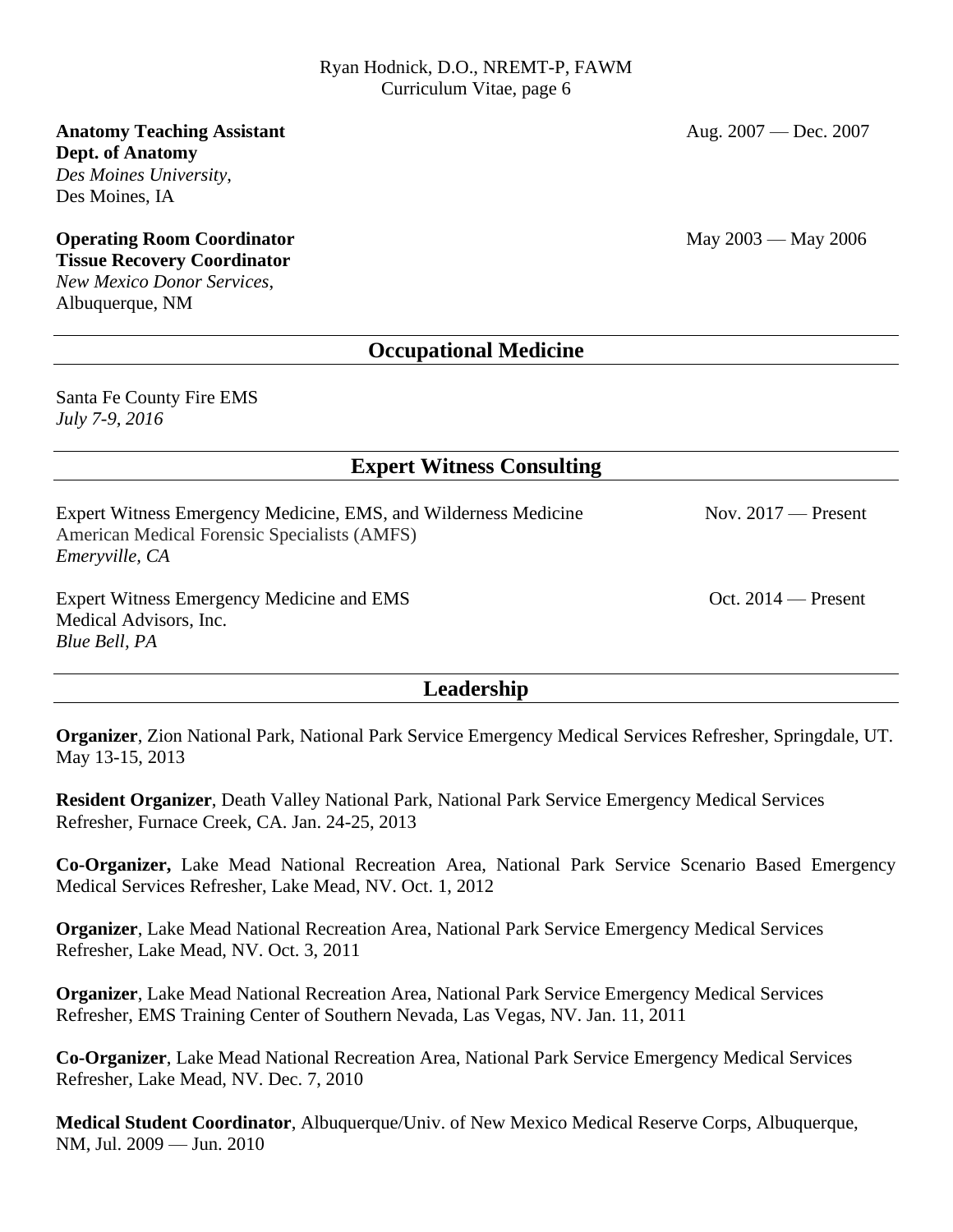**Team Leader**, Medical Reserve Corps and Joint Commander with Community Emergency Response Team, Evansville Fire, Red Cross, and Wyoming National Guard, 12th and Conwell site and landing Zone, *Natrona County Mass Casualty Exercise,* Casper, WY, May 2, 2009

**Deputy Logistics Officer**, Medical Reserve Corps, *Casper - Natrona County Health Dept.* Natrona County, WY, Mar. — Jul. 2009

**President**, Student Letterman's Association, *University of New Mexico*, Albuquerque, NM, 2002

**Treasurer**, Student Letterman's Association, *University of New Mexico*, Albuquerque, NM, 2001

## **Honors and Awards**

**Albuquerque Fire Department Hero's Award**, for care rendered to lightning strike victims, Albuquerque Fire Department, Albuquerque, NM, Jul.10, 2013

**Resident of the Year**, Elected by Faculty, ED/Trauma/Peds ED Nurses, and Fellow Residents, *University of Nevada Emergency Medicine Residency*, Las Vegas, NV, 2012-2013

**Save of the Month**, presented by the Educational Committee in recognition of care rendered to a critical patient, University of Nevada Emergency Medicine Residency, Las Vegas, NV, May 2013

**American Academy of Emergency Medicine Resuscitation Scholarship Recipient**, *Resuscitation 2013 Conference*, Las Vegas, NV, May 2-4, 2013

**Emergency Medicine Resident Research Award**, Presented by Research Assistants for teaching and support of the Research Assistant Program, Department of Emergency Medicine University of Nevada, Dec. 14, 2012

**Best of Conference for Oral Abstract**, *Effect of Low-Fractional Inspired Oxygen Concentration Prehospital Continuous Positive Airway Pressure (CPAP) on Objective Physiologic Measures Including Capnography*, 15th Annual Western Regional Society for Academic Emergency Medicine Conference, Las Vegas, NV Mar. 16-17, 2012

**Intern of the Year**, Elected by Faculty, ED Staff, and Fellow Residents, *University of Nevada Emergency Medicine Residency*, Las Vegas, NV, 2010-2011

**Cum Laude Honors**, *University of New Mexico*, Albuquerque, NM, 2002

**Alumni Lettermen's Association Fifth Year Academic Athletic Scholarship***, University of New Mexico,*  Albuquerque, NM, 2002

**Research**

Laboratory of Robin Ohls, M.D. May 2007 — Dec.2008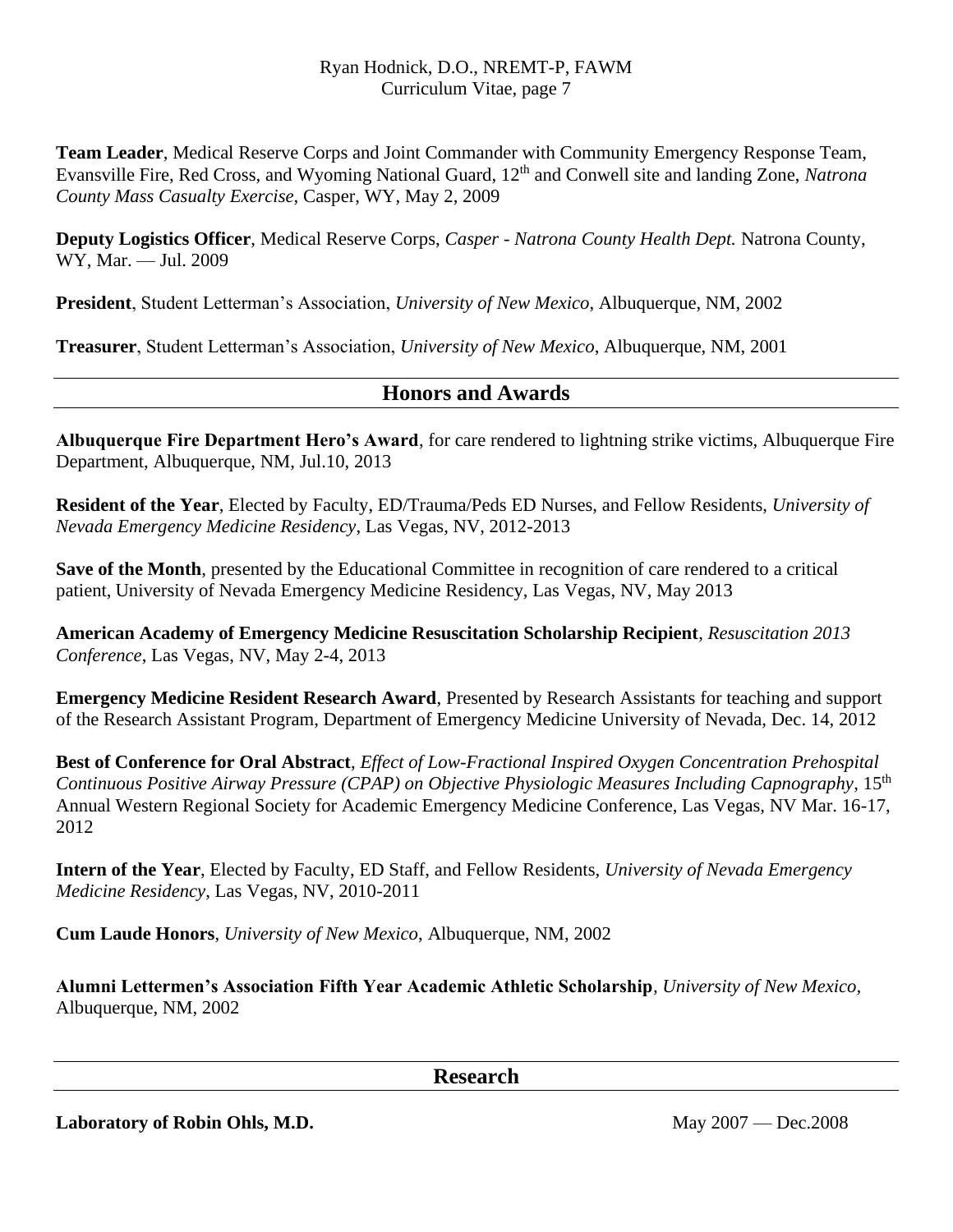Dept. of Pediatrics, Division of Neonatology. *University of New Mexico*, Albuquerque, NM Projects involve molecular biology research on developmental gene expression in the human fetus.

## **Publications and Abstracts**

## *Peer Reviewed Original Research*

**Hodnick R**, Zitek T, Galster K, Johnson S, Bledsoe B, Ebbs D. A Comparison of Paramedic First Pass Endotracheal Intubation Success rate of the VividTrac VT-A 100, Glidescope Ranger, and Direct Laryngoscopy under Simulated Prehospital Cervical Spinal Immobilization Conditions in a Cadaveric Model. *Prehosp Disaster Med. 2017 Dec;32(6):621-624*

Bledsoe B, Songer P, Buchanan K, Westin J, **Hodnick R**, Gorosh L. Burning Man 2011: Mass Gathering Medical Care in a Hostile and Austere Environment. *Prehosp Emerg Care. 2012 Oct-Dec; 16(4):469-76*

Bledsoe B, Anderson E, **Hodnick R**, Johnson L, Johnson S, Dievendorf E. Efficacité d'une CPAP sous faible concentration d'oxygène. *Urgence Pratique . 2012 Sep; n°114:31-33*

Bledsoe B, Anderson E, **Hodnick R**, Johnson L, Johnson S, Dievendorf E. Low Fractional Oxygen Concentration Continuous Positive Airway Pressure (CPAP) Noninvasive Ventilation is Effective in the Prehospital Setting. *Prehosp Emerg Care. 2012 Apr-Jun; 16(2):217-21*

Waleh N, **Hodnick R**, Jhaveri N, McConaghy S, Dagle J, Seidner S, McCurnin D, Murray J, Ohls R, Clyman R. Environmental and Genetic Risk Factors for a Patent Ductus Arteriosus are Associated with Alterations in Ductus Gene Expression. *Pediatr Res. 2010 Oct; 68(4):292-7.*

#### *Case Reports*

Zitek T, Berkeley RP, **Hodnick R**, Davis K, Dadon N, Slattery DE. A Novel Technique to Intubate Patients Without Reliable Pulse Oximetry. *AM J Emerg Med. 2018 Jul: Epub ahead of print*

Galster K, **Hodnick R**, Berkeley R. Lightning Strike in Pregnancy with Fetal Injury. *[Wilderness Environ](http://www.ncbi.nlm.nih.gov/pubmed/26723546)  [Med,](http://www.ncbi.nlm.nih.gov/pubmed/26723546)2016 June: 27(2):287-90.*

#### *Journal of Emergency Medical Services*

Davis K, **Hodnick R**; Under Pressure: Blood Pressure Management Goals in Stroke Care, *JEMS.* 2018 May: 43(5): 21-22

Stone B, Davis K, Belcher Jones J, **Hodnick R**; Post-Intubation Management: Methods to Optimize Patient Outcomes, *JEMS.* 2018 Apr: 43(4): PAGES

Kitts B, Eldred J, Belcher Jones J, **Hodnick R**; Myth Busting: Is Ketamine Safe in Head-Injured Patients, *JEMS.* 2018 Feb: 43(2):18, 20-21

Jaouen B, Stone B, Belcher Jones J, Kohler J, **Hodnick R**; Stop! In the Name of Blood: Pharmacology to the tune of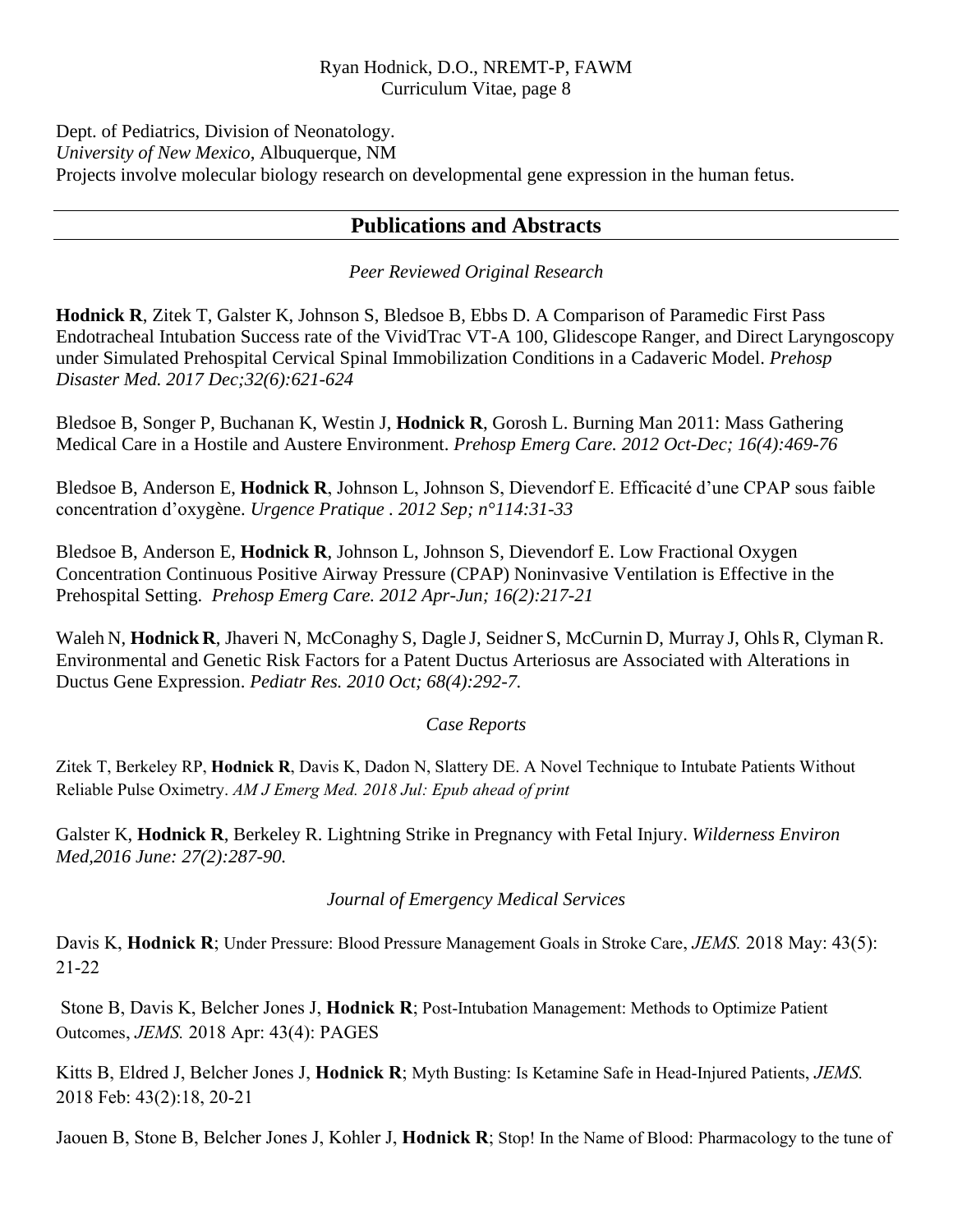Anticoagulant Reversal, *JEMS.* 2017 Nov: 42(11): 18-21

Keefer J, **Hodnick R**. Ketamine the Forgotten Asthma Treatment. *JEMS.* 2017 Aug:42(8):16-17

Valencia J, Carrion T, Mendez M, Martinez K, Johnson G, Britnell A, Levy L, Davis K, **Hodnick R**. Sodium Bicarbonate: A Tool for Management of Traumatic Head Injury? *JEMS.* 2017 Jul:42(7):22,24-25

Hax S, Davis K, Stone B, Bledsoe B, **Hodnick R**. From the Operating Room to the Streets: A Comprehensive Review of the Most Versatile item in Your Drug Box. *JEMS.* 2017 Feb; 42(2):44-49,67

Davis K, Houston J, **Hodnick R**. Pediatric Airway Presents Unique Challenges in Airway Management. *JEMS.* 2016 June; 47 (6): 34-35

Westin J, Songer P, Buchanan K, Gorosh L, **Hodnick R**, Bledsoe B. Miracle in the Desert: Cardiac case at remote Burning Man event presents challenges. *JEMS. 2012 May; 37(5):32-34*

Bledsoe B, Casey M, **Hodnick R**. Breaking the Surface: Arm Yourself with Knowledge About Penetrating Trauma. *JEMS. 2012 Apr; 37(4):58-64*

Bledsoe B, Buchanan K, **Hodnick R**. Late-Night Wheezer: providers respond to pediatric asthma patient. *JEMS. 2012 Jan; 37(1):26-28*

## *Abstracts*

Holtz M, Berkeley R, **Hodnick R**, Rufin K. Pharmacotherapy Utilization by EMS in Lake Mead National Recreation Area. *National Association of EMS Physicians Annual Conference, New Orleans, LA 2015*

**Hodnick R** , Selde W, Galster K, Rufin K, Berkeley R. Helicopter Emergency Medical Service (HEMS) Utilization Patterns by the National Park Service in Lake Mead National Recreation Area from 2008-2011 **Poster Presentation**

*Critical Care Transport Medicine Conference, Austin*, TX, Mar. 31, 2014

Selde W, **Hodnick R**, Harrell D, Braude D. LMA-Supreme<sup>TM</sup> Success Rate in an Urban EMS System **Poster Presentation** *Critical Care Transport Medicine Conference, Austin*, TX, Mar. 31, 2014

Galster K, **Hodnick R**, Berkeley R. Helicopter Emergency Medical Service (HEMS) Utilization Patterns in Lake Mead National Recreation Area from 2008-2011. **Poster Presentation**

*National Association of EMS Physicians Annual Meeting*, Tucson, AZ, Jan 16, 2014

Sempsrott J, **Hodnick R**, Rufin K, Slattery D, Berkeley R: Emergency Medical Service Activation for Drowning Incidents in Lake Mead National Recreation Area 2008-2011. **Oral Presentation**

World Congress on Drowning Prevention, Potsdam, Germany, October 22, 2013 16th Annual Western Society for Academic Emergency Medicine, Long Beach, CA, Mar. 19, 2013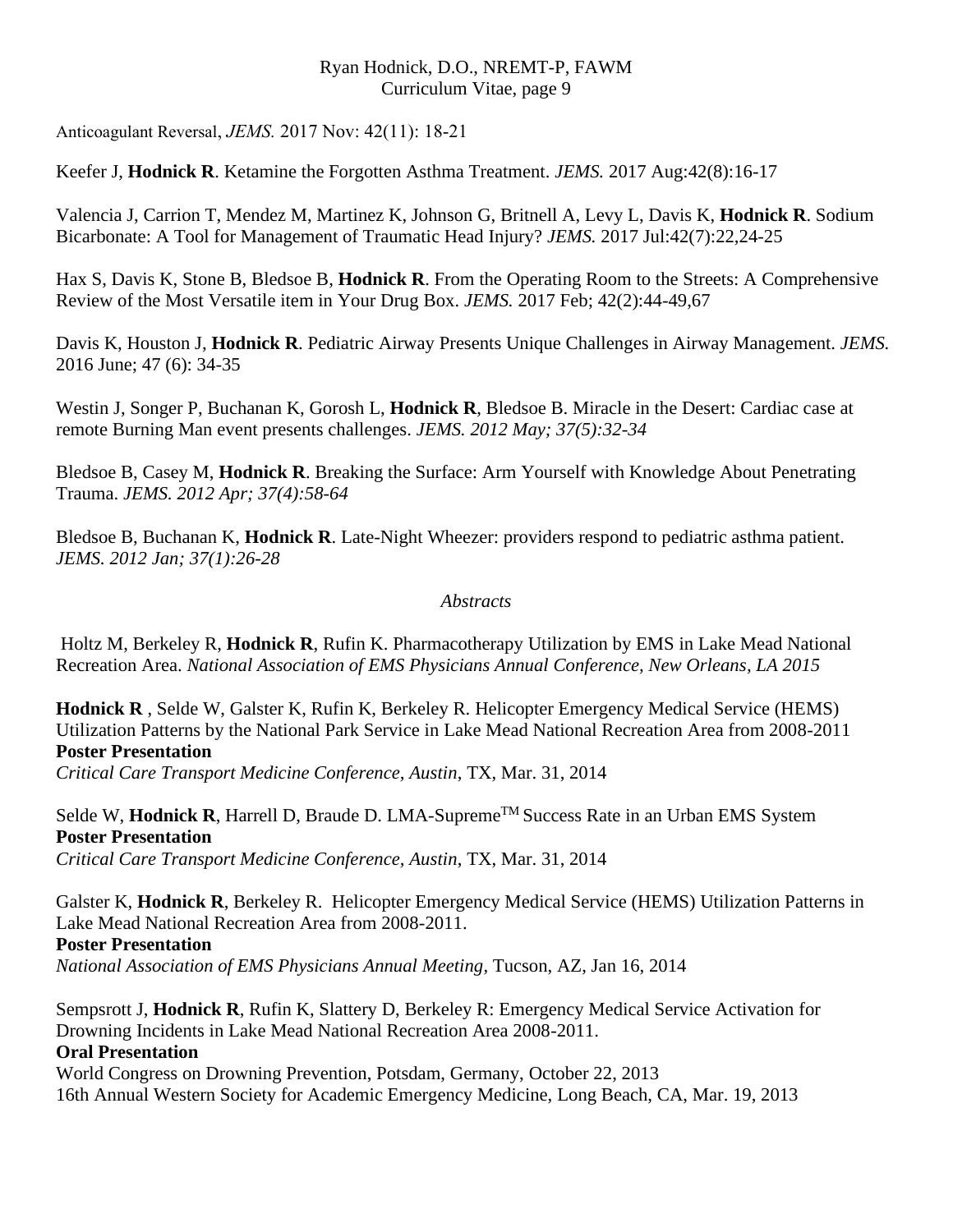**Hodnick R**, Barela D, Slattery D, Braude D, Bledsoe B. Comparison of Prehospital Continuous Positive Airway Pressure (CPAP) Noninvasive Ventilation Devices Ability to Maintain CPAP Over Time in a Simulated Lung Model.

## **Poster Presentation**

*National Association of EMS Physicians Annual Meeting*, Bonita Springs, FL, Jan.10, 2013

**Hodnick R**, Bledsoe B, Songer P, Buchanan K, Westin J, Gorosh L. Burning Man 2011: Mass Gathering Medical Care in a Hostile and Austere Environment.

## **Poster Presentation**

*6 th World Congress on Wilderness Medicine*, Whistler, B.C., July 16, 2012

**Hodnick R**, Bledsoe B, Slattery D, Anderson E, Johnson L, Johnson S, Dievendorf E. Effect of Low-Fractional Inspired Oxygen Concentration Prehospital Continuous Positive Airway Pressure (CPAP) on Objective Physiologic Measures Including Capnography.

## **Oral presentation**

*15th Annual Western Society for Academic Emergency Medicine,* Las Vegas, NV, Mar. 17, 2012

**Hodnick R**, Barela D, Braude D, Bledsoe B, Slattery D. Comparison of Prehospital Continuous Positive Airway Pressure (CPAP) Noninvasive Ventilation Devices Ability to Maintain CPAP Over Time in a Simulated Lung Model.

## **Oral Presentation**

*15th Annual Western Society for Academic Emergency Medicine*, Las Vegas, NV, Mar. 17, 2012

**Hodnick R**, Bledsoe B, Anderson E, Johnson L, Johnson S, Dievendorf E, Slattery D. Effect of Prehospital Continuous Positive Airway Pressure (CPAP) on Physiologic Measures Including Capnograpy. **Poster Presentation**

*National Association of EMS Physicians Annual Meeting,* Tucson, AZ, Jan. 12, 2012

**Hodnick R**, Jhaveri N, Waleh N, McConaghy S, Dagle J, Seidner S, McCurnin D, Murray J, Ohls R, Clyman R. PDA Risk Factors are Associated with Alterations in Ductus Gene Expression. *E-PAS 2010: 353* **Oral Presentation**

*Pediatric Academic Societies' Annual Meeting,* Vancouver, B.C., May 2010

Veitenheimer NJ, **Hodnick R**, McConaghy S, Howdieshell T, Ohls RK. Vascular Endothelial Growth Factor (VEGF), Hypoxia Inducible Factor 1α (HIF), and Peroxisome Proliferator-activated Receptor α (PPARα) Gene Expression in Developing Human Fetal Skin. *E-PAS 2009: 4343.26*

## **Poster Presentation**

*Pediatric Academic Societies' Annual Meeting*, Baltimore, MD, 2009 *University of New Mexico Annual Pediatric Research Day,* Albuquerque, NM, 2009

Chen C, McConaghy S, Rowe MJ, **Hodnick R**, Ohls RK. Matrix Metalloproteinase-2 and 9 mRNA Concentrations in the Developing Human Eye*. J Invest Med.57 (1): 215*, 2009. **Poster Presentation**

*University of New Mexico Annual Pediatric Research Day,* Albuquerque, NM, 2009 *Western Society of Pediatric Research Meetings*, Carmel, CA, 2009

Manuel V, McConaghy S, Rowe MJ, **Hodnick R**, Ohls RK. Quantitative Measure of Epsilon Globin Gene Expression as A Marker for Fetal Nucleic Acid. J *Invest Med.56 (1):* 221, 2008.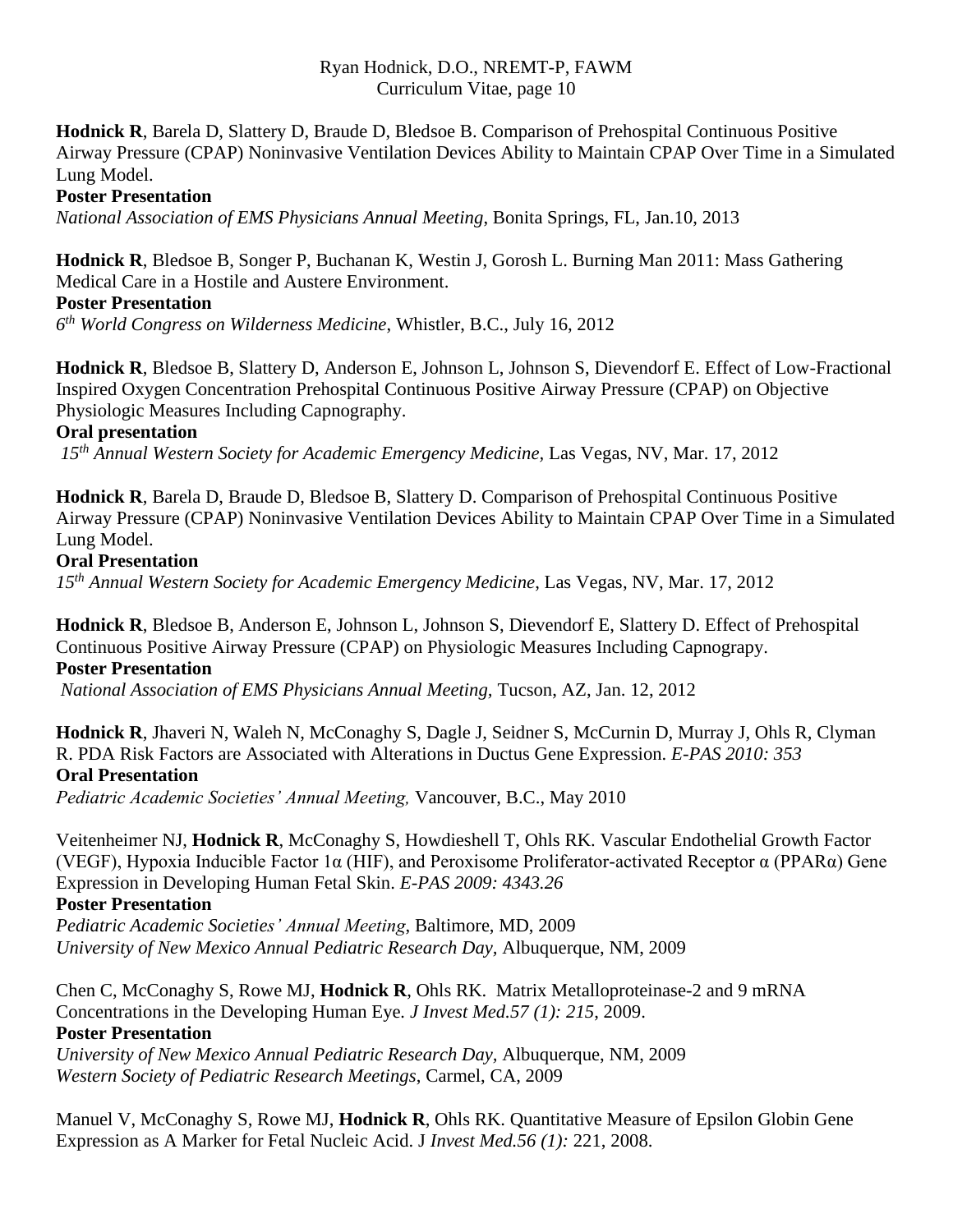#### **Poster Presentation**

*Western Society of Pediatric Research Meetings*, Carmel, CA, 2008 *Des Moines University Annual Research Day*, Des Moines, IA, 2008

Manuel V, McConaghy S, Rowe MJ, **Hodnick R**, Ohls RK. Quantitative Measure of Epsilon Globin Gene Expression as a Marker For Fetal Nucleic Acid. *E-PAS 2008: 3535.5* **Poster Presentation** *Pediatric Academic Societies' Annual Meeting*, Honolulu, HI, 2008

*Wilderness Medicine Magazine* **Hodnick R**, Horbal M. A Guide to Pelvic Splints. Wilderness Medicine Magazine, Nov.18, 2014.

*Other Publications*

Nardi S, Hendy D, Hodnick, R. Board Review Questions: Wilderness Medicine Topics. AAEM Mod. Resident, 2013 April/May; 4(6):

## **Webcast**

**The Evolving Role of the Supraglottic Airway in Prehospital Medicine**, Journal of Emergency Medical Services, June 9, 2016 http://www.jems.com/webcasts/2016/06/the-evolving-role-of-the-supraglottic-airway-in-prehospital-airwaymanagement.html

## **Educational Videos**

**YouTube Channel** <https://www.youtube.com/channel/UCKXP1vRLQVFh3t-Zm7rCTYw>

Improvised Mucosal Atomization Device <https://www.youtube.com/watch?v=6sDh4wgMFCk>

Emergency Airway Bougie Cric<https://www.youtube.com/watch?v=SjroQFHx8yA>

NPPV Vent Mode Set Up LTV 1200 [https://www.youtube.com/watch?v=ZfM\\_edDjwQU](https://www.youtube.com/watch?v=ZfM_edDjwQU)

Scalpel, Finger, Bougie Crciothyrotomy<https://www.youtube.com/watch?v=-3U1Nh5ReW8>

Right Main Stem Intubation<https://www.youtube.com/watch?v=PCM6szT5P3k>

Video Laryngoscopy During CPR <https://www.youtube.com/watch?v=9R4tkJmhW8M>

Bougie with ETT hang up on Arytenoid https://www.youtube.com/watch?v=26Xe-vzk\_Vo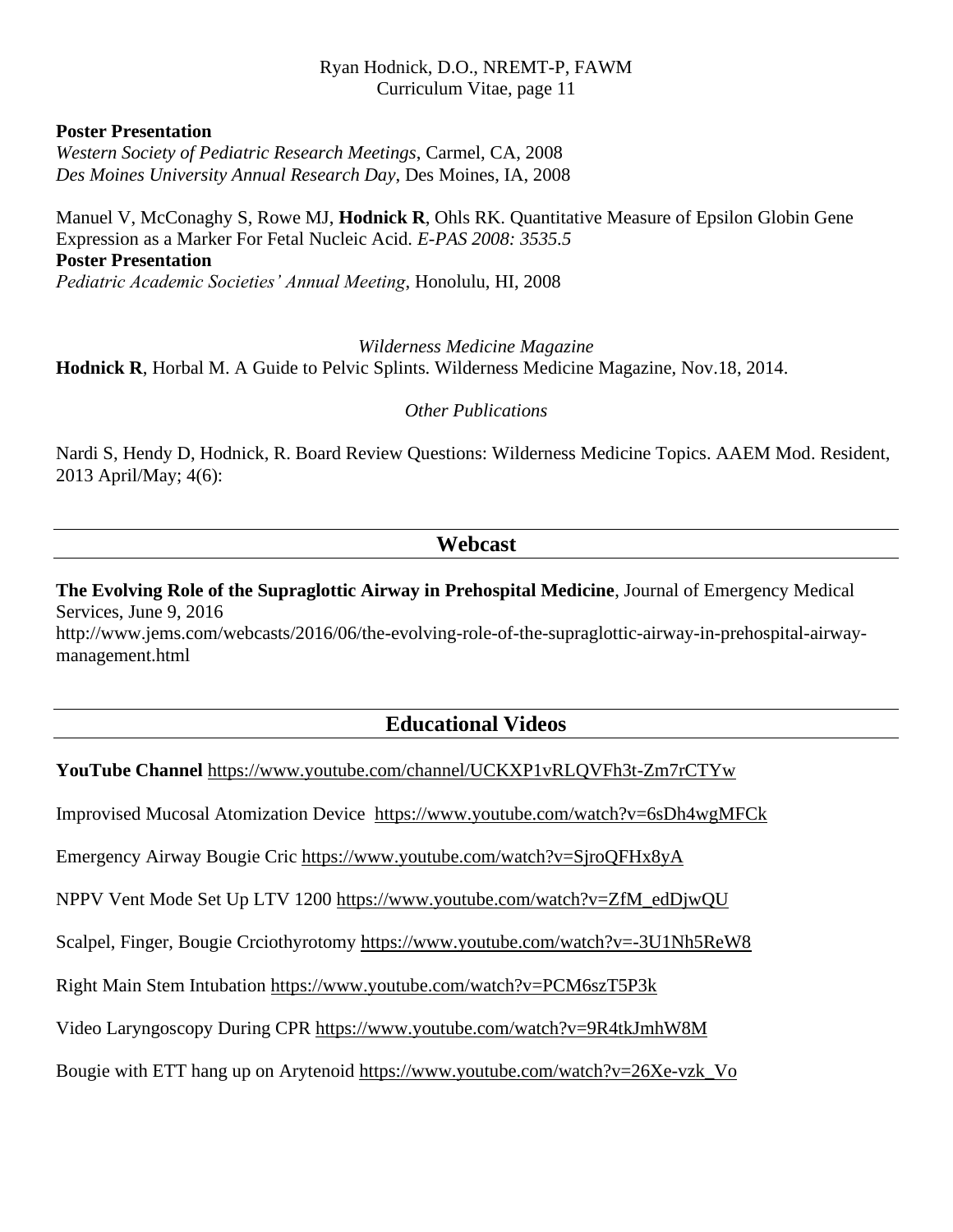## **Teaching Experience**

## *Courses*

**Field Instructor, Survivor-Las Vegas Wilderness Medicine Experience,** University of Nevada Las Vegas (UNLV) School of Medicine, Las Vegas, NV. 2019

**Field Instructor, Survivor-Las Vegas Wilderness Medicine Experience,** University of Nevada Las Vegas (UNLV) School of Medicine, Las Vegas, NV. 2018

**Field Instructor, Survivor-Las Vegas Wilderness Medicine Experience,** University of Nevada School of Medicine (UNSOM), Las Vegas, NV. 2017

**Field Instructor, Survivor-Las Vegas Wilderness Medicine Experience,** University of Nevada School of Medicine (UNSOM), Las Vegas, NV. 2016

**Field Instructor, Survivor-Las Vegas Wilderness Medicine Experience,** University of Nevada School of Medicine (UNSOM), Las Vegas, NV. 2015

**Field Instructor, Survivor-Las Vegas Wilderness Medicine Experience,** University of Nevada School of Medicine (UNSOM), Las Vegas, NV. Mar. 26-Apr.1, 2014

**Resident Instructor, Survivor-Las Vegas Wilderness Medicine Experience,** University of Nevada School of Medicine (UNSOM), Las Vegas, NV. Mar. 26-Apr.7, 2013

**Co-Resident Instructor, Survivor-Las Vegas Wilderness Medicine Experience,** University of Nevada School of Medicine (UNSOM), Las Vegas, NV. Mar. 24-Apr.7, 2012

**Co-Resident Instructor, Medical Student Wilderness Medicine Experience**, University of Nevada School of Medicine (UNSOM), Lake Mead National Recreation Area, Crawfish Cove, NV. Oct. 5-7, 2011

## *Human Cadaveric Procedure Courses*

**Instructor TransAero Medevac Cadaveric Airway and Procedure Skills Lab,** Texas Tech University, Lubbock, TX. Oct 21, 2019

**Instructor TransAero Medevac Cadaveric Airway and Procedure Skills Lab,** Texas Tech University, Lubbock, TX. Nov 30, 2018

**Humboldt general Hospital Rescue EMS Cadaveric Airway and Procedure Skills Lab,** Winnemucca, NV. Sep. 17, 2019

**Instructor TransAero Medevac Cadaveric Airway and Procedure Skills Lab,** University of Texas Southwestern, Dallas, TX. Oct 11, 2017

**Chief Instructor, Critical Care Transport Paramedic Academy/EMS Nurse Procedure Cadaver Lab,**  University of Nevada School of Medicine/National College of Technical Instruction Critical Care Transport Academy, Oquendo Center, Las Vegas, NV. Oct. 28, 2015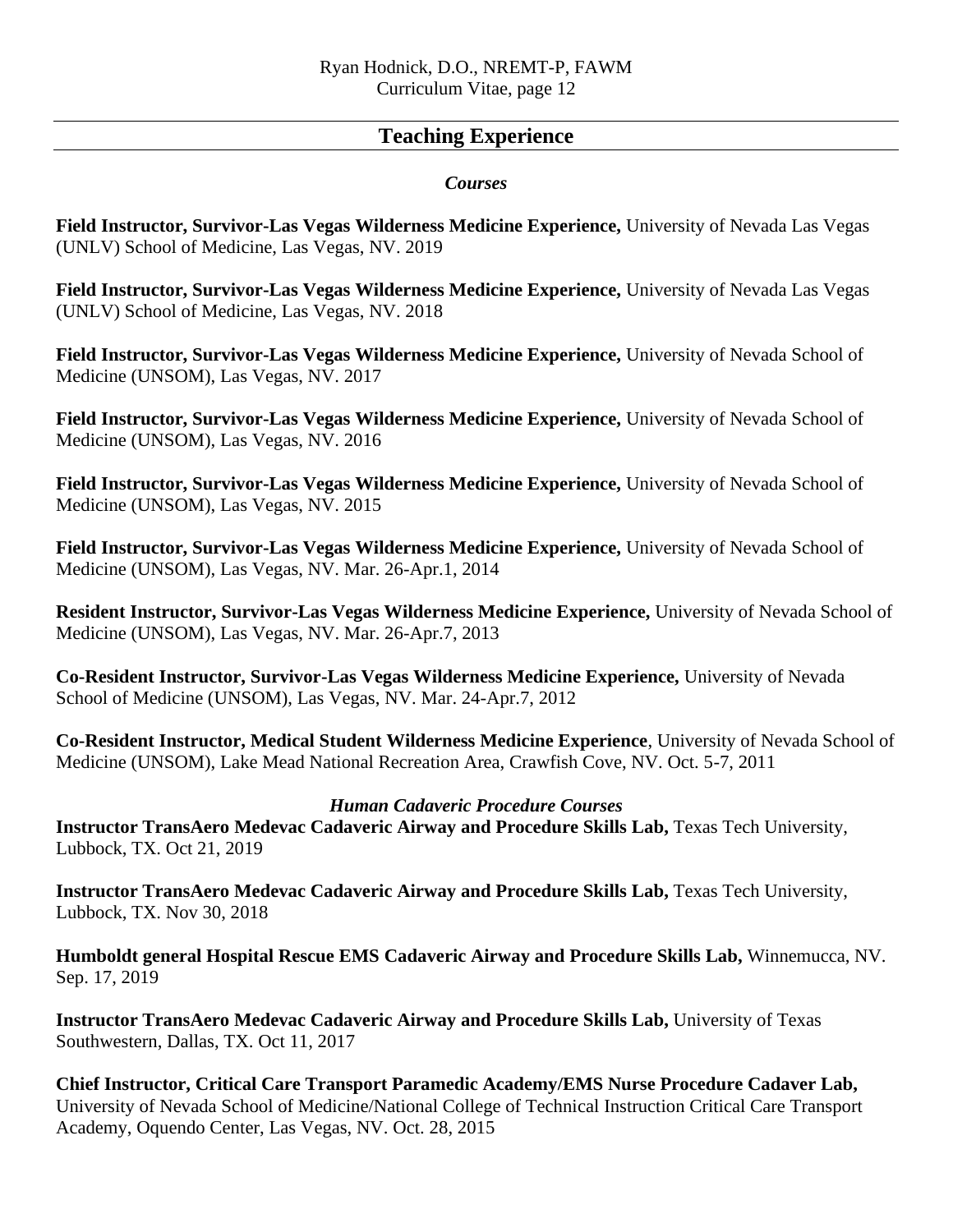**Instructor Las Vegas Fire Rescue Human Cadaveric Airway and Procedure Lab,** Las Vegas Fire Rescue, Oquendo Center, Las Vegas, NV. Oct 13, 2015

**Chief Instructor, Critical Care Transport Paramedic Academy/EMS Nurse Procedure Cadaver Lab,**  University of Nevada School of Medicine/National College of Technical Instruction Critical Care Transport Academy, Oquendo Center, Las Vegas, NV. Oct. 31, 2014

**Instructor Las Vegas Fire Rescue Human Cadaveric Airway Lab,** Las Vegas Fire Rescue, Oquendo Center, Las Vegas, NV. Oct 13, 2015

**Instructor Tri State Care Flight New Mexico and Colorado Flying Cadaver Lab,** Roswell, Truth or Consequences, and Santa Fe, NM and Durango, CO. Apr 21-22, 2014

**Chief Instructor, Critical Care Transport Paramedic Academy/EMS Nurse Procedure Cadaver Lab,**  University of Nevada School of Medicine/National College of Technical Instruction Critical Care Transport Academy, Oquendo Center, Las Vegas, NV. Apr. 18, 2014

**Chief Instructor, Critical Care Transport Paramedic Academy Procedure Cadaver Lab,** University of Nevada School of Medicine/National College of Technical Instruction Critical Care Transport Academy, Oquendo Center, Las Vegas, NV. Oct. 23, 2013

**Instructor, EMS WORLD EXPO Airway and Procedure Cadaver Lab**, EMS WORLD EXPO, Med Cure Surgical Training Center, Henderson, NV. Sep.8, 2013

**Chief Instructor, Critical Care Transport Paramedic Academy Procedure Cadaver Lab,** University of Nevada School of Medicine/National College of Technical Instruction Critical Care Transport Academy, Oquendo Center, Las Vegas, NV. Sep. 28, 2012

**Chief Instructor, Critical Care Transport Paramedic Academy Procedure Cadaver Lab**, University of Nevada School of Medicine/National College of Technical Instruction Critical Care Transport Academy, Med Cure Surgical Training Center, Henderson, NV. Mar. 9, 2012

**Instructor, EMS WORLD EXPO Airway and Procedure Cadaver Lab**, EMS WORLD EXPO, Med Cure Surgical Training Center, Henderson, NV. Aug.30, 2011

**Chief Instructor, Critical Care Transport Paramedic Academy Procedure Cadaver Lab**, University of Nevada School of Medicine/National College of Technical Instruction Critical Care Transport Academy , Med Cure Surgical Training Center , Henderson, NV. Apr. 22, 2011

## *National Conference*

**Managing the Airway and a Lot More (Preconference Workshop)**; **Ryan Hodnick**, Daniel Spaite , Marvin Wayne, National Association of EMS Physicians (NAEMSP) Conference, New Orleans, LA, Jan. 23, 2017.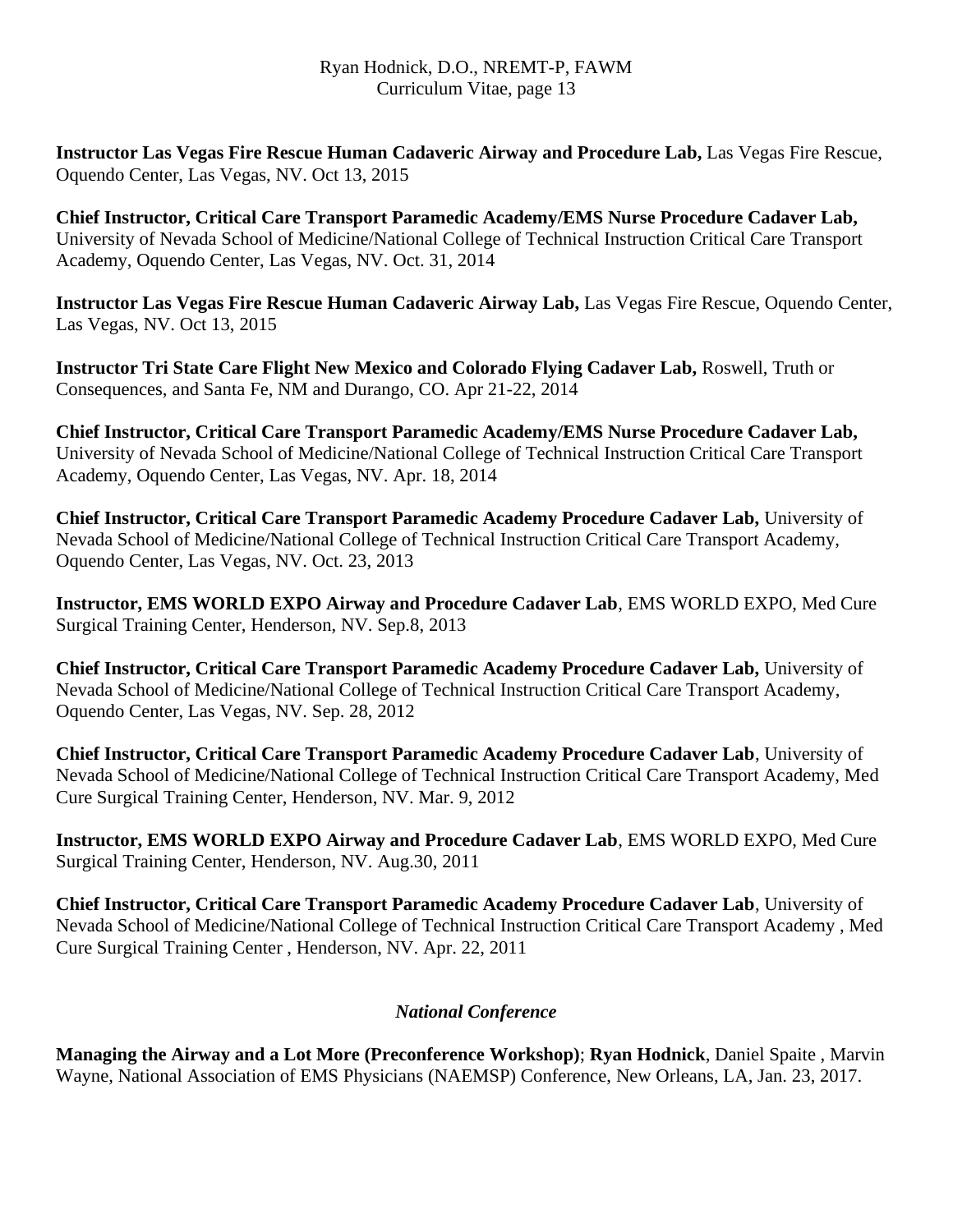**Airway & More: From Decision, to Device, to Monitor, to Ventilator – When, How & Why (Preconfrence Workshop)**; **Ryan Hodnick**, Daniel Patterson, Daniel Spaite, Marvin Wayne, National Association of EMS Physicians (NAEMSP) Conference, San Diego, CA, Jan.13, 2016.

**Prehospital Use of Ketamine**, EMS WORLD EXPO, Las Vegas, NV, Sept.19, 2015

**EMS Airway Devices**, Derek Cooney; **Ryan Hodnick**; Marvin Wayne, National Association of EMS Physicians (NAEMSP) Conference, New Orleans, LA, Jan.22, 2015.

**New Airway Devices**, Derek Cooney; **Ryan Hodnick**; Marvin Wayne, National Association of EMS Physicians (NAEMSP) Conference, Tucson AZ, Jan.16, 2014.

## *Keynote*

**Burning Man: Mass Event Medicine in an Austere Environment**, Colorado Symposium on Emergency Care, Fort Lewis College, Durango, CO. May 15, 2015.

## *Honorarium*

**Fracture Treatment Techniques for the Field**, New Mexico Medical Reserve Corps Serves Volunteer Summit, New Mexico National Guard Armory, Rio Rancho, NM. Jun. 18, 2011

**Airway Management Techniques for the Field**, New Mexico Medical Reserve Corps Serves Volunteer Summit, New Mexico National Guard Armory, Rio Rancho, NM. Jun. 18, 2011

## *Difficult Airway Course*

**Prehospital Airway Cases,** The Difficult Airway Course EMS, Navarro Community College, Waxahachie, TX, Jul. 11, 2017

**Prehospital Ventilator Cases,** The Difficult Airway Course EMS, Navarro Community College, Waxahachie, TX, Jul. 11, 2017

**Extraglottic Airway Management,** The Difficult Airway Course EMS, Navarro Community College, Waxahachie, TX, Jul. 10, 2017

**Airway Management Drugs,** The Difficult Airway Course EMS, Navarro Community College, Waxahachie, TX, Jul. 10, 2017

**Airway Anatomy and Physiology,** The Difficult Airway Course EMS, Navarro Community College, Waxahachie, TX, Jul. 10, 2017

**Fiberoptic Assisted Intubation,** The Difficult Airway Course EMS, Little Rock, AR, Apr.21, 2015

**Video Laryngoscopy,** The Difficult Airway Course EMS, Little Rock, AR, Apr.21, 2015

**The Airway Algorithms**, The Difficult Airway Course EMS, Little Rock, AR, Apr.21, 2015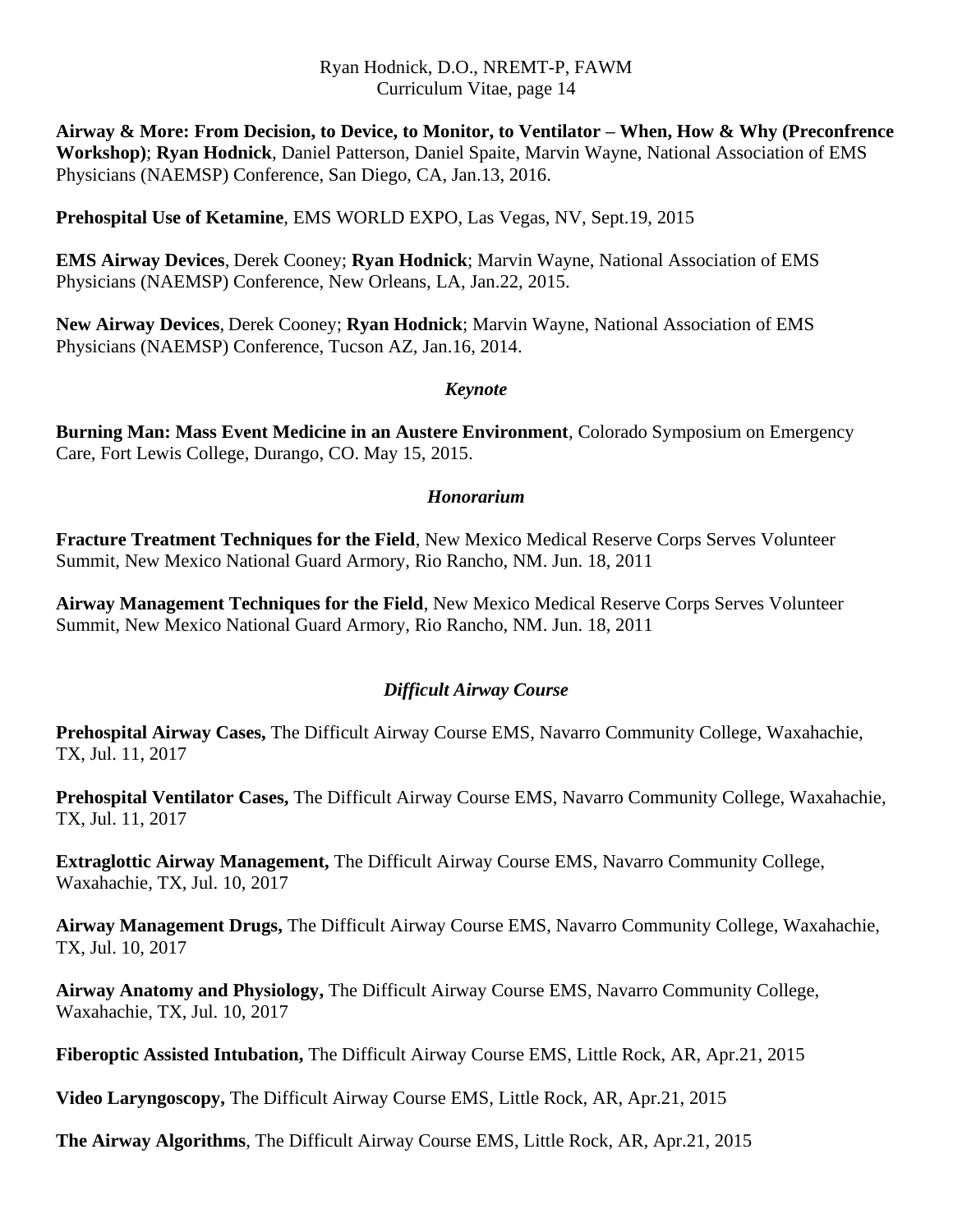**The Difficult and Failed Airway**, The Difficult Airway Course EMS, Little Rock, AR, Apr 21, 2015

**Medication Assisted Intubation**, The Difficult Airway Course EMS, Little Rock, AR, Apr 21, 2015

**Capnography**, The Difficult Airway Course EMS, Kirtland AFB, NM, Jan 13, 2015

**Trauma Airway Case**, The Difficult Airway Course, Kirtland AFB, NM, Jan 13, 2015

## *Airway and Ventilator Management*

**Out of Hospital Ventilator Mnagement,** Santa Fe Fire Department, July, 2020, Santa Fe , NM.

**Cricothyrotomy Training, Challenging Airway and Ventalitory Management Cases,** North Central Aircare, May 7, 2018, Norwalk, OH.

**The Surgical Airway and Bougie,** North Central Aircare, May 7, 2018, Norwalk, OH.

**Video Laryngoscopy and Extraglottic Airways,** North Central Aircare, May 7, 2018, Norwalk, OH.

**Special Airway Management Cases,** North Central Aircare, May 7, 2018, Norwalk, OH.

**Oxygenation, Ventilation, Airway Anatomy and Physiology,** North Central Aircare, May 7, 2018, Norwalk, OH.

**The Biphasic Curiass Device to Prevent Desaturation During Endotracheal Intubation,** Arizona Society for Respiratory Care 2018 Confrence, Aug. 15, 2018, Litchfield Park, AZ.

**The Role of the Extraglottic Airway in Prehospital Airway Management,** Enchanted Circles EMS Conference, Oct. 2, 2017, Red River, NM.

**Oxygenation, Ventilation, Airway Anatomy and Physiology,** Humboldt General Hospital EMS Rescue, Jun. 21, 2017, Winnemucca, NV.

**Airway Management Pharmacology and Role of the Delayed Sequence Airway,** Humboldt General Hospital EMS Rescue, Jun. 21, 20167 Winnemucca, NV.

**Prehospital Ventilator Management,** Humboldt General Hospital EMS Rescue, Jun. 21, 2017, Winnemucca, NV.

**The Surgical Airway,** Humboldt General Hospital EMS Rescue, Jun. 21, 2017, Winnemucca, NV.

**Special Airway Management Cases,** Humboldt General Hospital EMS Rescue, Mar.1, 2016, Winnemucca, NV.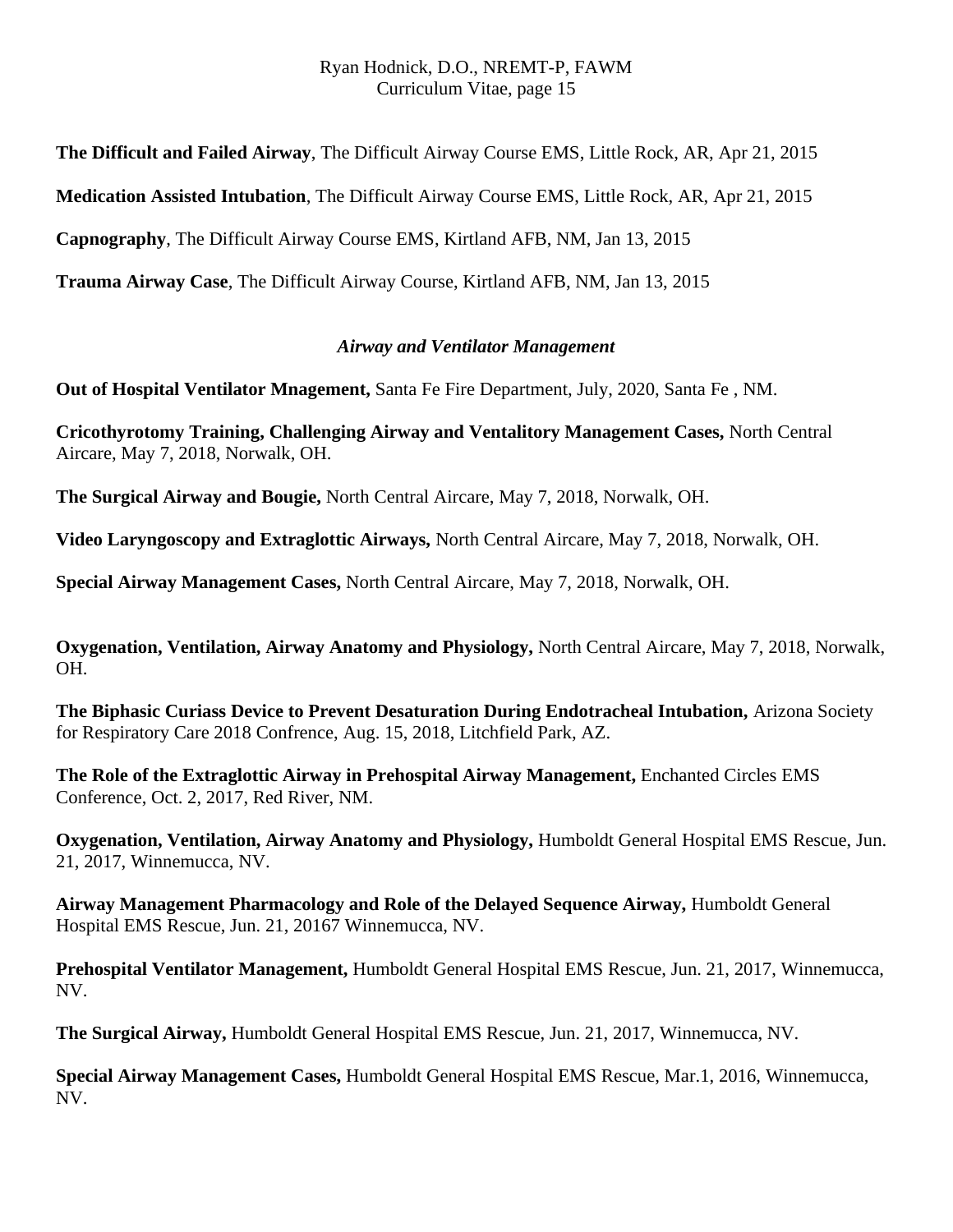**Video Laryngoscopy and Extraglottic Airways,** Humboldt General Hospital EMS Rescue, Jun. 22, 2017, Winnemucca, NV.

**Oxygenation, Ventilation, Airway Anatomy and Physiology,** Humboldt General Hospital EMS Rescue, Feb. 29, 2016, Winnemucca, NV.

**Airway Management Pharmacology and Role of the Delayed Sequence Airway,** Humboldt General Hospital EMS Rescue, Feb. 29, 2016, Winnemucca, NV.

**Post Intubation Management,** Humboldt General Hospital EMS Rescue, Feb. 29, 2016, Winnemucca, NV.

**Ventilator Management,** Humboldt General Hospital EMS Rescue, Feb. 29, 2016, Winnemucca, NV.

**The Surgical Airway and Bougie,** Humboldt General Hospital EMS Rescue, Feb. 29, 2016, Winnemucca, NV.

**Special Airway Management Cases,** Humboldt General Hospital EMS Rescue, Mar.1, 2016, Winnemucca, NV.

**Video Laryngoscopy and Supraglottic Airways,** Humboldt General Hospital EMS Rescue, Mar.1, 2016, Winnemucca, NV.

**The Mindset of the Resuscitatonist and the Check List,** Humboldt General Hospital EMS Rescue, Mar.1 2016, Winnemucca, NV.

**Airway Management Cases Putting it Altogether,** Humboldt General Hospital EMS Rescue, Mar.1, 2016, Winnemucca, NV

## *Tactical/Military*

**Basic Suturing, Chest Tubes, and Cricothyrotomy Lecture/Skills Training,** United States Air Force Pararescue School Paramedicine Course, Kirtland Air Force Base, NM. Apr. 10, 2014

**Care Under Fire Live Fire Exercise**, Joint Tactics and Medicine Training Group Special Operations Forces Medic Course, Nellis Air Force Base, NV. Mar.25, 2014

**"Box of Death" Tactical Medicine Field Training Exercise,** Joint Tactics and Medicine Training Group Special Operations Forces Medic Course, Nellis Air Force Base, NV. Mar.24, 2014

**"Box of Death" Tactical Medicine Field Training Exercise,** Joint Tactics and Medicine Training Group Special Operations Forces Medic Course, Nellis Air Force Base, NV. Dec.8, 2013

**Basic Suturing, Chest Tubes, and Cricothyrotomy Lecture/Skills Training,** United States Air Force Pararescue School Paramedicine Course, Kirtland Air Force Base, NM. Nov. 25, 2013

**Excited Delirium Night Field Training Exercise**, Joint Tactics and Medicine Training Group Special Operations Forces Medic Course, Nellis Air Force Base, NV. Nov.20, 2013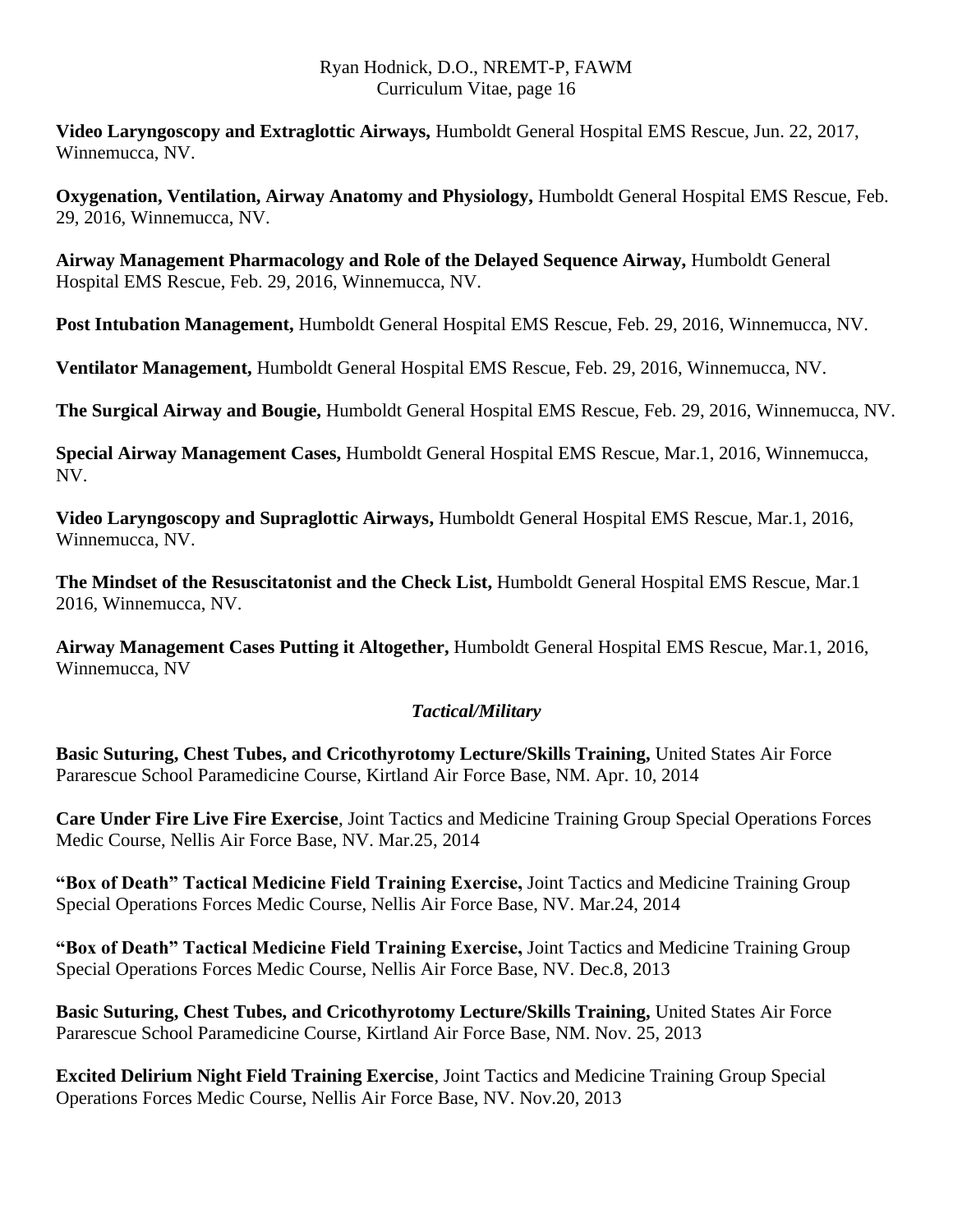**Congestive Heart Failure and Asthma**, Joint Tactics and Medicine Training Group Advanced Special Operations Forces Medic Course, Nellis Air Force Base, NV. Nov.19, 2013

**Excited Delirium Night Field Training Exercise**, Joint Tactics and Medicine Training Group Special Operations Forces Medic Course, Nellis Air Force Base, NV. Aug.14, 2013

**Congestive Heart Failure and Asthma**, Joint Tactics and Medicine Training Group Advanced Special Operations Forces Medic Course, Nellis Air Force Base, NV. Aug.13, 2013

**Excited Delirium Night Field Training Exercise**, Joint Tactics and Medicine Training Group Special Operations Forces Medic Course, Nellis Air Force Base, NV. Mar.13, 2013

**Congestive Heart Failure and Asthma**, Joint Tactics and Medicine Training Group Advanced Special Operations Forces Medic Course, Nellis Air Force Base, NV. Mar.12, 2013

**Excited Delirium Night Field Training Exercise**, Joint Tactics and Medicine Training Group Special Operations Forces Medic Course, Nellis Air Force Base, NV. Feb.13, 2013

**Congestive Heart Failure**, Joint Tactics and Medicine Training Group Special Operations Forces Medic Course, Nellis Air Force Base, NV. Feb.12, 2013

**Tactical Field Management Fractures and Dislocations**, Joint Tactics and Medicine Training Group Special Operations Forces Medic Course, Nellis Air Force Base, NV. Feb.7, 2013

**Excited Delirium Night Field Training Exercise**, Joint Tactics and Medicine Training Group Special Operations Forces Medic Course, Nellis Air Force Base, NV. Jan.16, 2013

**Hyperthermia Field Training Exercise**, Joint Tactics and Medicine Training Group Special Operations Forces Medic Course, Nellis Air Force Base, NV. Jan.15, 2013

**Acute Coronary Syndrome Night Field Training Exercise**, Joint Tactics and Medicine Training Group Special Operations Forces Medic Course, Nellis Air Force Base, NV. Dec.5, 2012

**Tactical Field Management Fractures and Dislocations**, Joint Tactics and Medicine Training Group Special Operations Forces Medic Course, Nellis Air Force Base, NV. Nov 29, 2012

**Myocardial Infarction Night Field Training Exercise**, Joint Tactics and Medicine Training Group Special Operations Forces Medic Course, Nellis Air Force Base, NV. Oct.3, 2012

**Tactical Field Management Fractures and Dislocations,** Joint Tactics and Medicine Training Group Special Operations Forces Medic Course, Nellis Air Force Base, NV. Sep. 27, 2012

**Psychiatric Emergency Tactical Night Field Training Exercise,** Joint Tactics and Medicine Training Group Special Operations Forces Medic Course, Nellis Air Force Base, NV. Jul. 25, 2012

**Advanced Airway, Surgical Cricothyrotomy, and Chest Tube Thoracostomy Skills**, Joint Tactics and Medicine Training Group, Air Force Critical Care Transport Course, Nellis Air Force Base, NV. Jun 15, 2012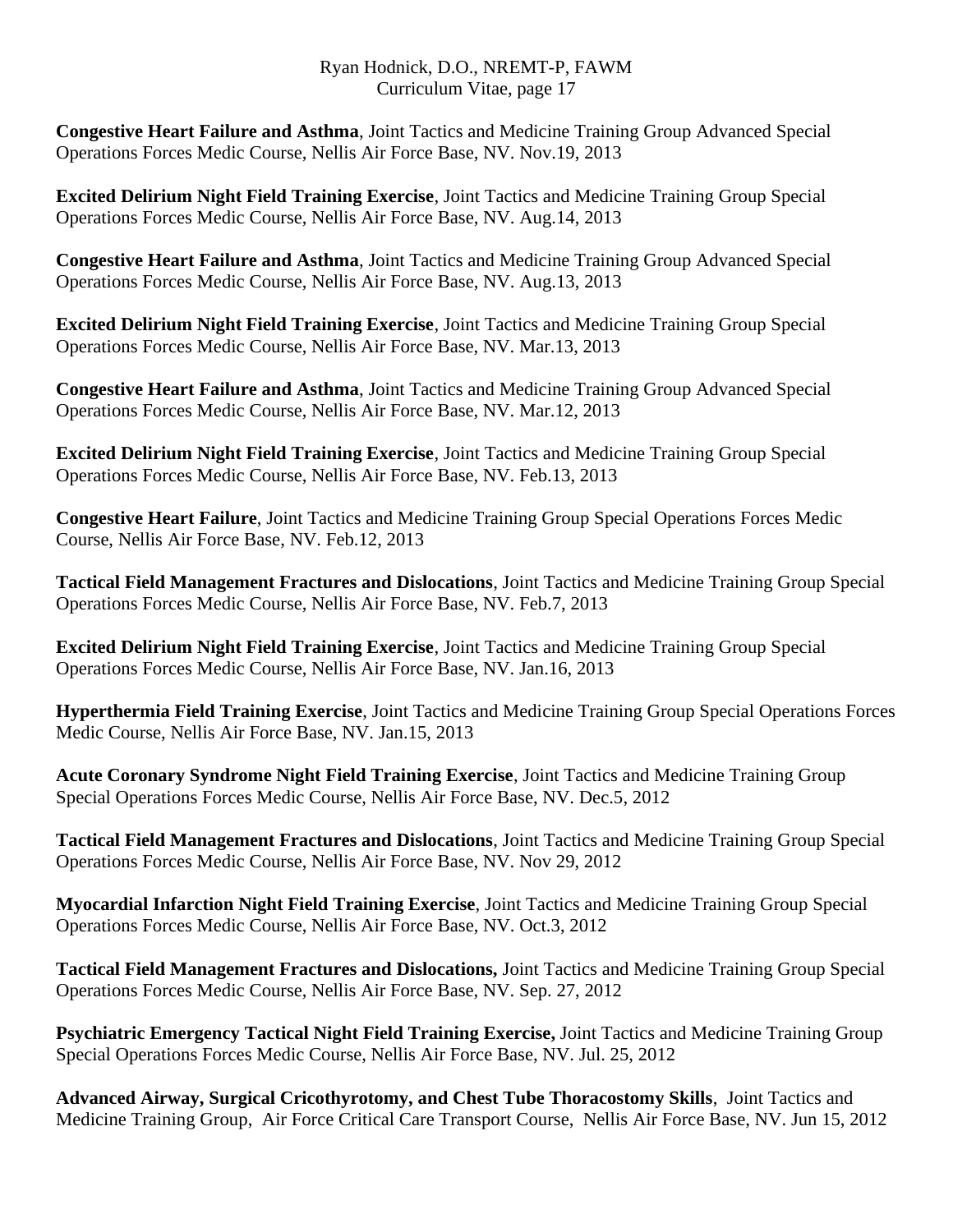**Tactical Advanced Airway and Surgical Cricothyrotomy Skills,** Joint Tactics and Medicine Training Group Special Operations Forces Medic Course, Nellis Air Force Base, NV. Apr. 20, 2012

**Tactical Field Management Fractures and Dislocations**, Joint Tactics and Medicine Training Group Special Operations Forces Medic Course, Nellis Air Force Base, NV. Mar 20, 2012

**High Altitude Tactical Night Field Training Exercise**, Joint Tactics and Medicine Training Group Special Operations Forces Medic Course, Nellis Air Force Base, NV. Mar.14, 2012

**Hypothermia**, Joint Tactics and Medicine Training Group Special Operations Forces Medic Course, Nellis Air Force Base, NV. Mar. 13, 2012

**Hyperthermia**, Joint Tactics and Medicine Training Group Special Operations Forces Medic Course, Nellis Air Force Base, NV. Mar 13, 2012

**Anaphylaxis Tactical Day Field Training Exercise**, Joint Tactics and Medicine Training Group Special Operations Forces Medic Course, Nellis Air Force Base, NV. Mar.13, 2012

**Tactical Field Management Fractures and Dislocations,** Joint Tactics and Medicine Training Group Tactical Combat Casualty Care Course, Nellis Air Force Base, NV. Jan.24, 2012

**Psychiatric Emergency Tactical Night Field Training Exercise**, Joint Tactics and Medicine Training Group Special Operations Forces Medic Course, Nellis Air Force Base, NV. Feb 1, 2012

**Tactical Field Management Fractures and Dislocations**, Joint Tactics and Medicine Training Group Special Operations Forces Medic Course, Nellis Air Force Base, NV. Jan.24, 2012

**"Box of Death" Tactical Medicine Field Training Exercise,** Joint Tactics and Medicine Training Group Special Operations Forces Medic Course, Nellis Air Force Base, NV. Nov.12, 2011

**Tactical Field Management Fractures and Dislocations,** Joint Tactics and Medicine Training Group Special Operations Forces Medic Course, Nellis Air Force Base, NV. Nov.8, 2011

**High Altitude Tactical Night Field Training Exercise,** Joint Tactics and Medicine Training Group Special Operations Forces Medic Course, Nellis Air Force Base, NV. Sept.21, 2011

**"Box of Death" Tactical Medicine Field Training Exercise,** Joint Tactics and Medicine Training Group Special Operations Forces Medic Course, Nellis Air Force Base, NV. Apr. 27, 2011

**Tactical Field Management Fractures and Dislocations,** Joint Tactics and Medicine Training Group Special Operations Forces Medic Course, Nellis Air Force Base, NV. Apr. 26, 2011

**Psychiatric Emergency Tactical Night Field Training Exercise,** Joint Tactics and Medicine Training Group Special Operations Forces Medic Course, Nellis Air Force Base, NV. Mar. 16, 2011

**"Box of Death" Tactical Medicine Field Training Exercise,** Joint Tactics and Medicine Training Group Special Operations Forces Medic Course, Nellis Air Force Base, NV. Mar. 12, 2011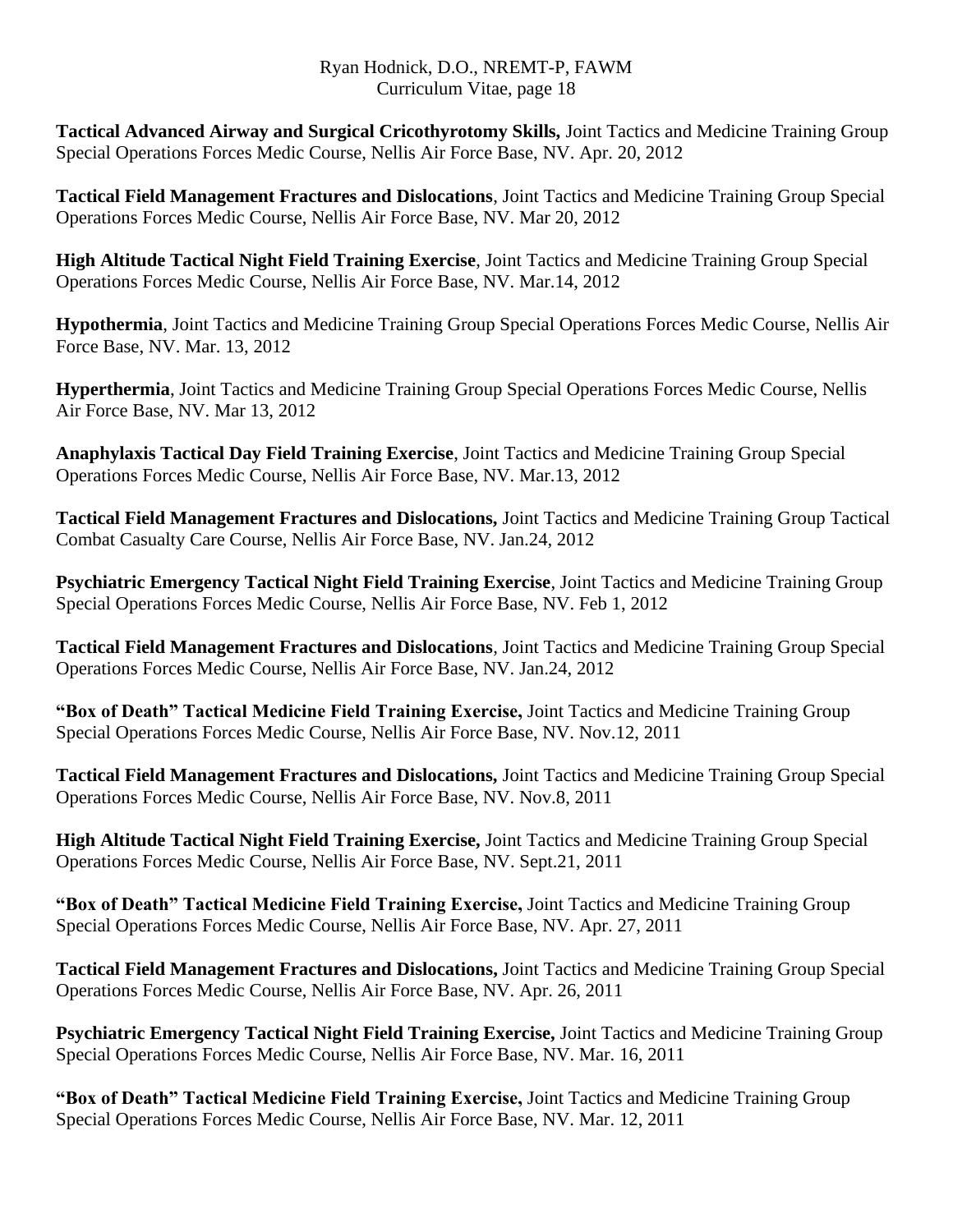**Tactical Field Management Fractures and Dislocations,** Joint Tactics and Medicine Training Group Special Operations Forces Medic Course, Nellis Air Force Base, NV. Mar. 8, 2011

**Tactical Basic and Advanced Airway,** Joint Tactics and Medicine Training Group Special Operations Forces Medic Course, Nellis Air Force Base, NV. Mar. 7, 2011

**Pediatric Medical and Trauma Resuscitation**, Joint Tactics and Medicine Training Group Special Operations Forces Medic Course, Nellis Air Force Base, NV. Feb. 21, 2011

## *Tactical Civilian*

**Combat Application Tourniquet Field Exercise**, North Las Vegas S.W.A.T. Training, Joint Tactics and Medicine Training Group, Nellis Air Force Base, NV. Apr.15, 2013

**Tactical Field Management Fractures and Dislocations**, North Las Vegas S.W.A.T. Training, Joint Tactics and Medicine Training Group, Nellis Air Force Base, NV. Apr.15, 2013

## *Wilderness*

**Austere Airway and Surgical Airway Management** University of Nevada Las Vegas (UNLV) Survivor Wilderness Medicine Course, Zion National Park, UT. Apr 2, 2018

**Wilderness Management of Pelvic Fractures,** University of Nevada Las Vegas (UNLV) Survivor Wilderness Medicine Course, University of Nevada Las Vegas, Angel's Landing, Zion National Park, UT. Apr 1, 2018

**Wilderness Field Amputation Management and Technique,** University of Nevada Las Vegas (UNLV) Survivor Wilderness Medicine Course, University of Nevada Las Vegas, Chloride Cliff City, Death Valley National Park, CA. Mar 30, 2018

**Wilderness Fracture Splinting Techniques,** University of Nevada Las Vegas (UNLV) Survivor Wilderness Medicine Course, University of Nevada Las Vegas, Angels Landing Zion National Park, UT. Mar 29, 2018

**Anaphylaxis in the Wilderness and Epi Pen Retrieval of Extra Epi,** University of Nevada Survivor Wilderness Medicine Course, University of Nevada, Zion National Park, UT. Apr 2, 2017

**Wilderness Medications and Delivery Methods,** University of Nevada Survivor Wilderness Medicine Course, University of Nevada, Zion National Park, UT. Apr 2, 2017

**Wilderness Management of Pelvic Fractures,** University of Nevada Survivor Wilderness Medicine Course, University of Nevada, Canyon Overlook, Zion National Park, UT. Apr 2, 2017

**Austere Airway and Surgical Airway Management** University of Nevada Survivor Wilderness Medicine Course, University of Nevada, Titus Canyon, Death Valley National Park, CA. Mar 30, 2017

**Wilderness Management of Pelvic Fractures,** University of Nevada Survivor Wilderness Medicine Course, University of Nevada, Angel's Landing, Zion National Park, UT. Apr 3, 2016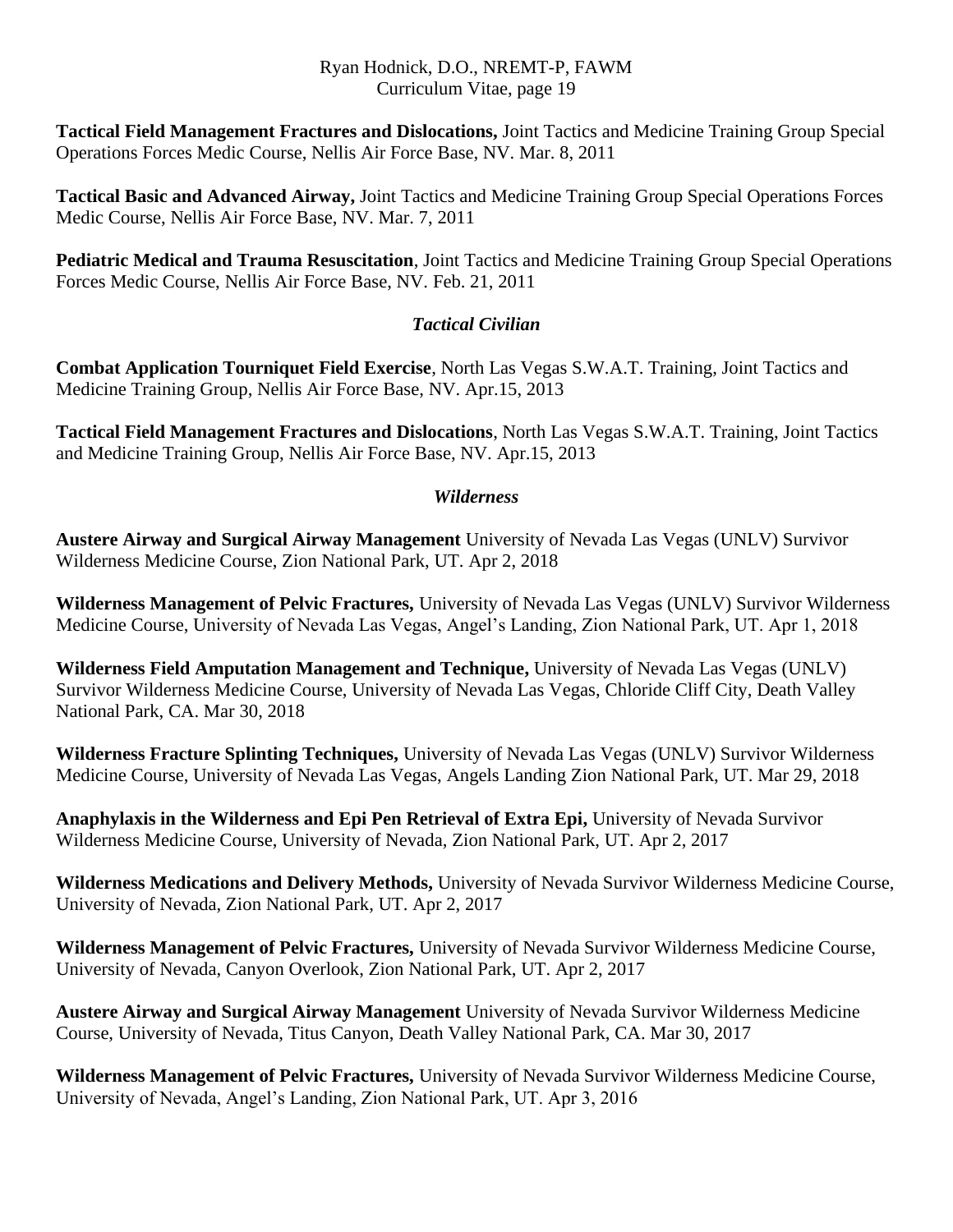**Austere Airway and Surgical Airway Management** University of Nevada Survivor Wilderness Medicine Course, University of Nevada, Chloride Cliff City, Death Valley National Park, CA. Mar 30, 2016

**Wilderness Fracture Splinting Techniques,** University of Nevada Survivor Wilderness Medicine Course, University of Nevada, Angels Landing Zion National Park, UT. Apr 5, 2015

**Wilderness Airway Management**, University of Nevada Survivor Wilderness Medicine Course, University of Nevada, Zion National Park, UT, Apr 4, 2015

**Wilderness Medications and Delivery Methods,** University of Nevada Survivor Wilderness Medicine Course, University of Nevada, Chloride Cliff City, Death Valley National Park, CA. Apr 3, 2015

**Wilderness Fracture Splinting Techniques,** University of Nevada Survivor Wilderness Medicine Course, University of Nevada, Zion National Park, UT. Mar 29, 2014

**Wilderness Envenomation**, University of Nevada Survivor Wilderness Medicine Course, University of Nevada, Lake Mead National Recreation Area, NV. Mar. 28, 2014

**Anaphylaxis in the Wilderness and Epi Pen Retrieval of Extra Epi,** University of Nevada Survivor Wilderness Medicine Course, University of Nevada, Chloride Cliff City, Death Valley National Park, CA. Mar. 27, 2014

**Wilderness Fracture Splinting Techniques**, University of Nevada Survivor Wilderness Medicine Course, University of Nevada, Angel's Landing Zion National Park, UT. Apr. 1, 2013

**Wilderness Basic and Advance Airway Techniques**, University of Nevada Survivor Wilderness Medicine Course, University of Nevada, Chloride Cliff, Death Valley National Park, CA. Mar. 28, 2013

**High Altitude Illness: Treatment and Prevention**, Survivor-Las Vegas Wilderness Medicine Experience, University of Nevada School of Medicine, Las Vegas, NV. Mar 28, 2012

Wild Animal Attacks, Univ. Nevada Dept. of Emergency Medicine 3<sup>rd</sup> Annual Wilderness Medicine Conference, Las Vegas, NV. Apr. 6, 2011

## *National Park Service*

*Parks Service Areas Taught: Lake Mead National Recreation Area Zion National Park Grand Canyon National Park Death Valley National Park*

**Shock, Hemorrhage Control and Fluid Resuscitation**, Death Valley National Park, National Park Service Emergency Medical Services Refresher, Furnace Creek, CA. Jan. 15, 2020

**Asthma and Allergic Reactions**, Death Valley National Park, National Park Service Emergency Medical Services Refresher, Furnace Creek, CA. Jan. 16, 2020

**Pediatric Airway Obstruction**, Death Valley National Park, National Park Service Emergency Medical Services Refresher, Furnace Creek, CA. Jan. 16, 2020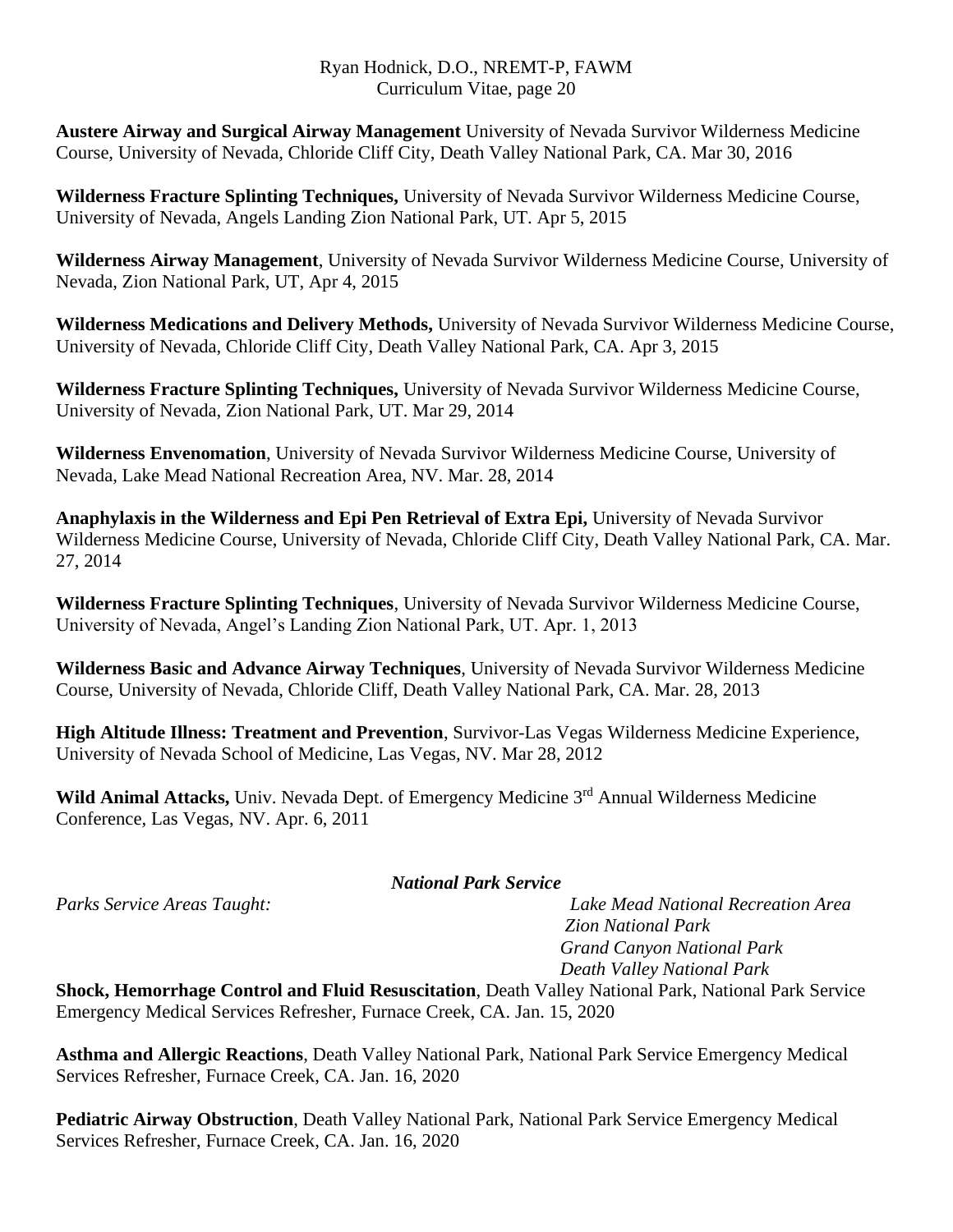**Immunological Emergencies**, Death Valley National Park, National Park Service Emergency Medical Services Refresher, Furnace Creek, CA. Jan. 19, 2018

**Hemorrhage Control**, Death Valley National Park, National Park Service Emergency Medical Services Refresher, Furnace Creek, CA. Jan. 19, 2018

**Psychiatric Emergencies**, Death Valley National Park, National Park Service Emergency Medical Services Refresher, Furnace Creek, CA. Jan. 19, 2018

**Obstetric Emergencies**, Death Valley National Park, National Park Service Emergency Medical Services Refresher, Furnace Creek, CA. Jan. 19, 2018

**Airway, Oxygen and Ventilation Management**, Death Valley National Park, National Park Service Emergency Medical Services Refresher, Furnace Creek, CA. Jan. 18, 2017

**Anaphylaxis and Reactive Airway Disease**, Death Valley National Park, National Park Service Emergency Medical Services Refresher, Furnace Creek, CA. Jan. 12, 2017

**Updates on Spinal immobilization**, Death Valley National Park, National Park Service Emergency Medical Services Refresher, Furnace Creek, CA. Jan. 11, 2017

**Airway Management of the Challenging Airway**, Death Valley National Park, National Park Service Emergency Medical Services Refresher, Furnace Creek, CA. Jan. 11, 2017

**Neonatal Resuscitation**, Death Valley National Park, National Park Service Emergency Medical Services Refresher, Furnace Creek, CA. Jan. 28, 2016

**Asthma and Anaphylaxis**, Death Valley National Park, National Park Service Emergency Medical Services Refresher, Furnace Creek, CA. Jan. 28, 2016

**Updates in Spinal Immobilization**, Death Valley National Park, National Park Service Emergency Medical Services Refresher, Furnace Creek, CA. Jan. 27, 2016

**Optimizing Airway Management**, Death Valley National Park, National Park Service Emergency Medical Services Refresher, Furnace Creek, CA. Jan. 27, 2015

**Airway Obstruction in Children**, Death Valley National Park, National Park Service Emergency Medical Services Refresher, Furnace Creek, CA. Mar. 19, 2015

**Asthma and Anaphylaxis**, Death Valley National Park, National Park Service Emergency Medical Services Refresher, Furnace Creek, CA. Mar. 18, 2015

**Updates in Spinal Immobilization**, Death Valley National Park, National Park Service Emergency Medical Services Refresher, Furnace Creek, CA. Mar. 18, 2015

**CPAP and Wave Form Capnography**, Death Valley National Park, National Park Service Emergency Medical Services Refresher, Furnace Creek, CA. Mar. 18, 2015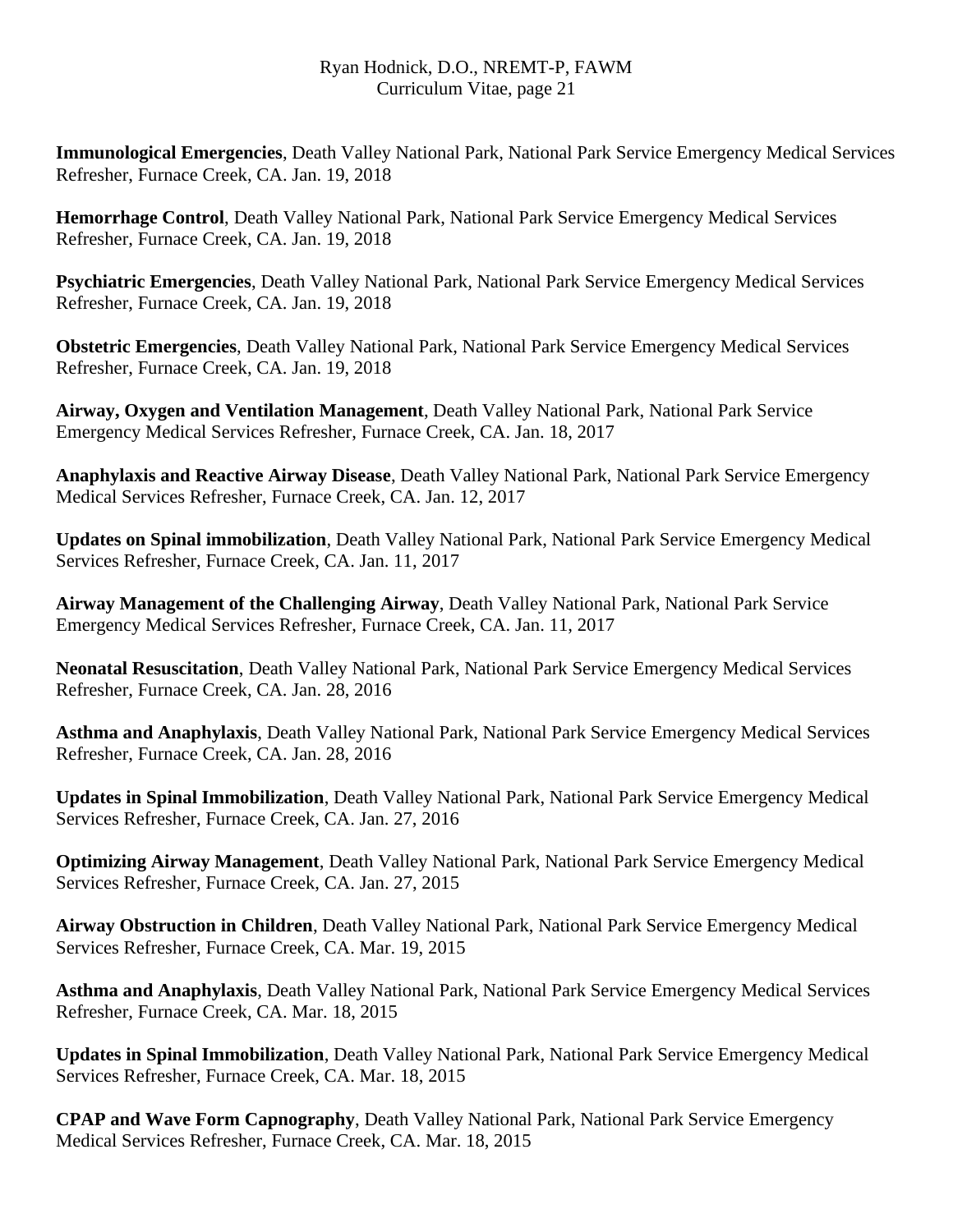**Airway Management**, Death Valley National Park, National Park Service Emergency Medical Services Refresher, Furnace Creek, CA. Mar. 18, 2015

**Field Management of Fractures and Dislocations**, Grand Canyon National Park, National Park Service Emergency Medical Services Refresher, South Rim Grand Canyon, AZ. Jan. 31, 2014

**EKGs from the Field**, Grand Canyon National Park, National Park Service Emergency Medical Services Refresher, South Rim Grand Canyon, AZ. Jan. 31, 2014

**Cricothyrotomy and Lab**, Grand Canyon National Park, National Park Service Emergency Medical Services Refresher, South Rim Grand Canyon, AZ. Jan. 30, 2014

**Airway Lab**, Grand Canyon National Park, National Park Service Emergency Medical Services Refresher, South Rim Grand Canyon, AZ. Jan. 30, 2014

**Airway Management Tips and Tricks and Video Laryngoscopy**, Grand Canyon National Park, National Park Service Emergency Medical Services Refresher, South Rim Grand Canyon, AZ. Jan. 30, 2014

**Hyperthermia and Heat Related Illness**, Grand Canyon National Park, National Park Service Emergency Medical Services Refresher, South Rim Grand Canyon, AZ. Jan. 29, 2014

**Field use of CPAP**, Grand Canyon National Park, National Park Service Emergency Medical Services Refresher, South Rim Grand Canyon, AZ. Jan. 29, 2014

**Airway Obstruction Management**, Death Valley National Park, National Park Service Emergency Medical Services Refresher, Furnace Creek, CA. Jan. 9, 2014

**Anaphylaxis and Epi Pen Use**, Death Valley National Park, National Park Service Emergency Medical Services Refresher, Furnace Creek, CA. Jan. 8, 2014

**Fracture Splinting**, Death Valley National Park, National Park Service Emergency Medical Services Refresher, Furnace Creek, CA. Jan. 7, 2014

**Airway Skills and Procedures**, Death Valley National Park, National Park Service Emergency Medical Services Refresher, Furnace Creek, CA. Jan. 7, 2014

**Envenomation**, Zion National Park, National Park Service Emergency Medical Services Refresher, Springdale, UT. May 15, 2013

**Fracture Splinting**, Zion National Park, National Park Service Emergency Medical Services Refresher, Springdale, UT. May 14, 2013

**Pelvic Fracture Splinting**, Zion National Park, National Park Service Emergency Medical Services Refresher, Springdale, UT. May 14, 2013

**Trauma**, Zion National Park, National Park Service Emergency Medical Services Refresher, Springdale, UT. May 14, 2013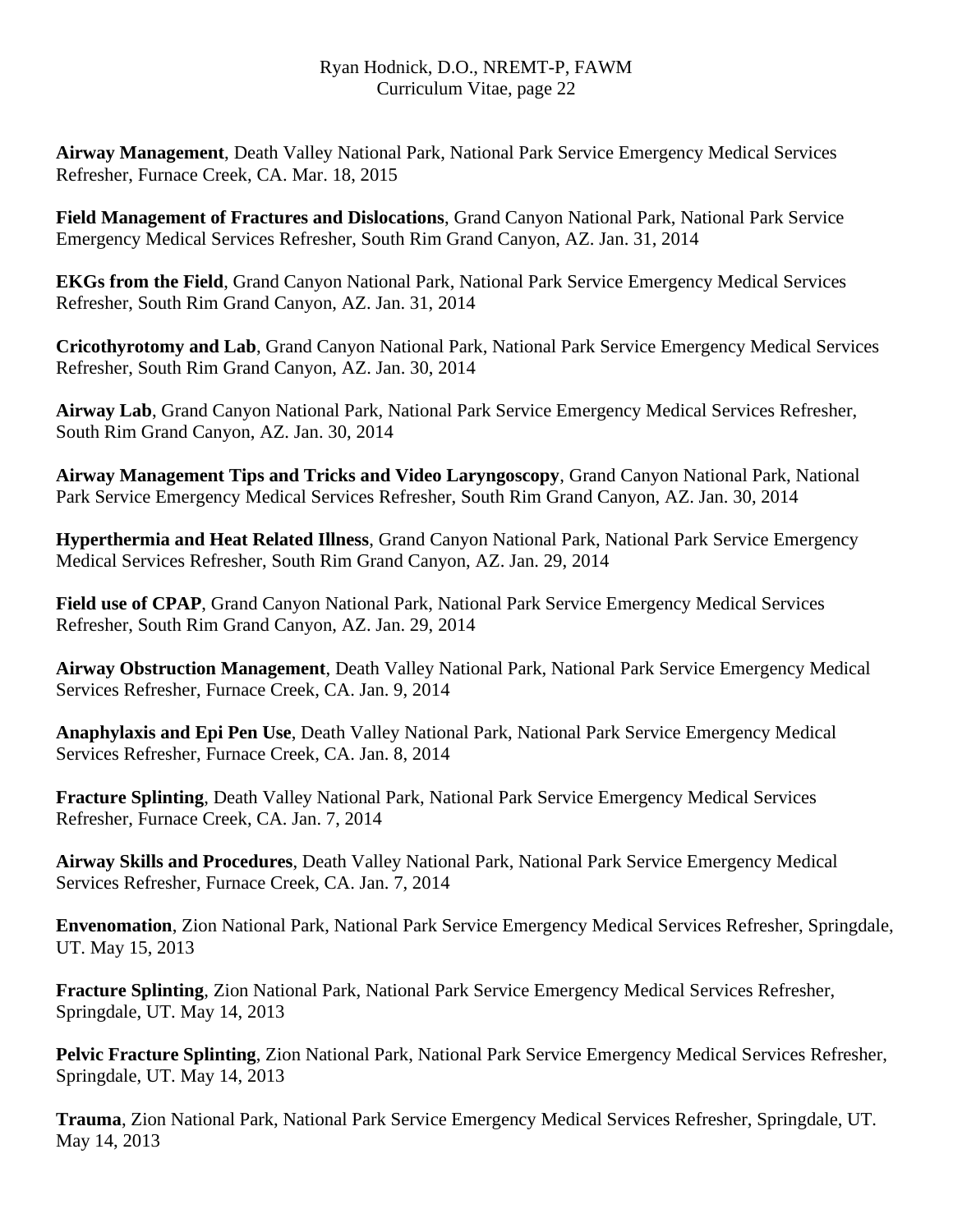**Airway Management**, Zion National Park, National Park Service Emergency Medical Services Refresher, Springdale, UT. May 13, 2013

**Airway Devices**, Zion National Park, National Park Service Emergency Medical Services Refresher, Springdale, UT. May 13, 2013

**Fracture Splinting**, Death Valley National Park, National Park Service Emergency Medical Services Refresher, Furnace Creek, CA. Jan. 24, 2013

**Fractures and Dislocations**, Death Valley National Park, National Park Service Emergency Medical Services Refresher, Furnace Creek, CA. Jan. 24, 2013

**Airway Skills and Procedures**, Death Valley National Park, National Park Service Emergency Medical Services Refresher, Furnace Creek, CA. Jan. 24, 2013

**Backcountry Improvised Splinting Techniques,** Lake Mead National Recreation Area, National Park Service Emergency Medical Services Refresher, Lake Mead, NV. Oct. 1, 2012

**King LT Airway,** Lake Mead National Recreation Area, National Park Service Emergency Medical Services Refresher, Lake Mead, NV. Oct. 1, 2012

**King LT Airway***,* Lake Mead National Recreation Area, National Park Service Emergency Medical Services Refresher, Lake Mead, NV. Oct. 3, 2011

**National Park Service Protocol Drugs Review**, Lake Mead National Recreation Area, National Park Service Emergency Medical Services Refresher, Lake Mead, NV. Oct. 3, 2010

**General Medical Illness National Park Service Emergency Medical Services Protocols Updates**, Lake Mead National Recreation Area, National Park Service Emergency Medical Services Refresher, EMS Training Center of Southern Nevada, Las Vegas, NV. Jan. 11, 2011

**BLS Airway and Advanced Airway Management**, Lake Mead National Recreation Area, National Park Service Emergency Medical Services Refresher, EMS Training Center of Southern Nevada, Las Vegas, NV. Jan. 11, 2011

**Field Management of Fractures and Dislocations**, Lake Mead National Recreation Area, National Park Service EMS Refresher, EMS Training Center of Southern Nevada, Las Vegas, NV. Jan. 11, 2011

**General Medical Illness National Park Service Emergency Medical Services Protocols Updates**, Lake Mead National Recreation Area, National Park Service Emergency Medical Services Refresher, Lake Mead, NV. Dec. 7, 2010

**King LT Airway Use and Training,** Lake Mead National Recreation Area, National Park Service Emergency Medical Services Refresher, Lake Mead, NV. Dec. 7, 2010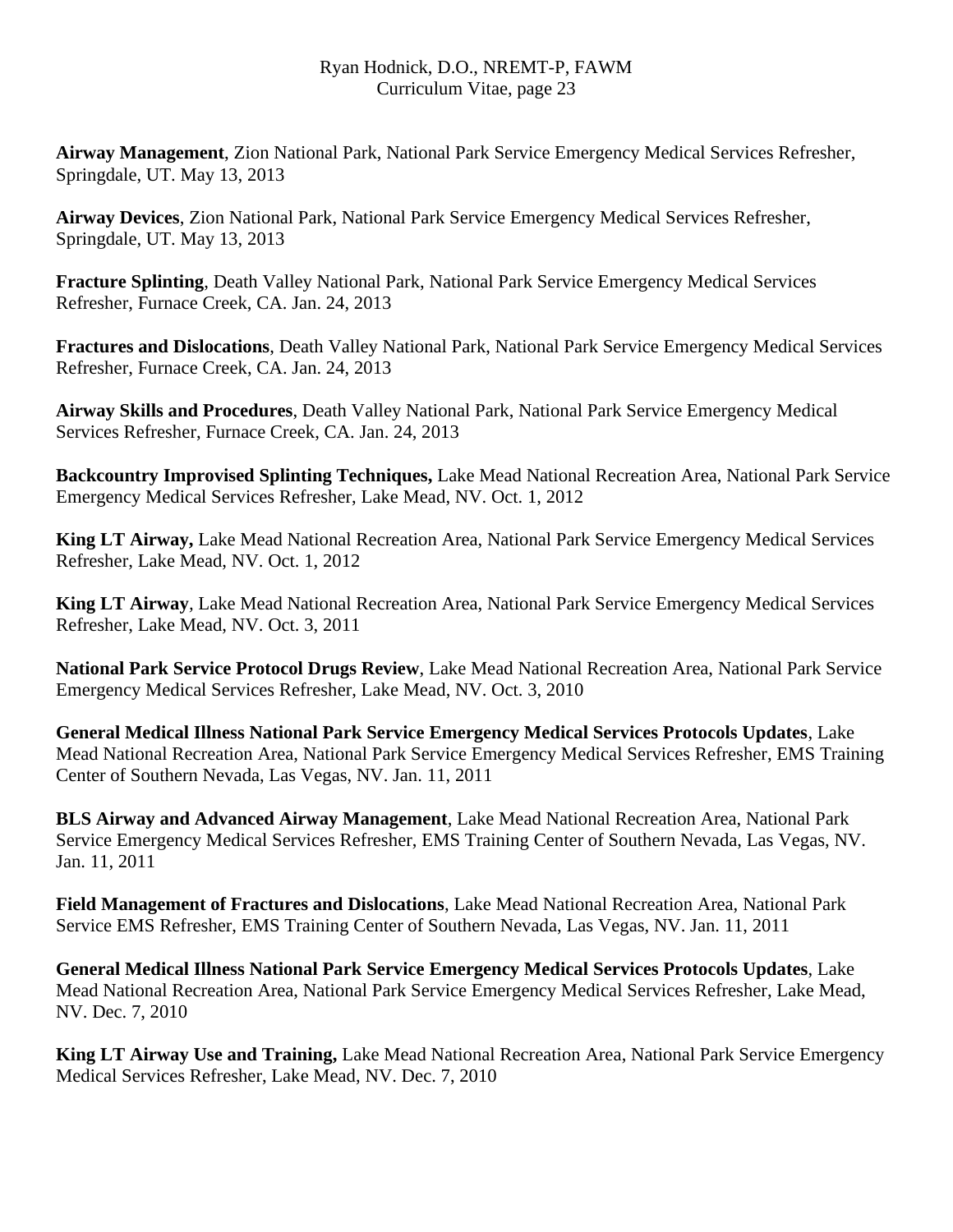**General Medical Illness National Park Service Emergency Medical Services Protocols Updates**, Death Valley National Park, National Park Service Emergency Medical Services Refresher, Furnace Creek, CA. Oct. 12, 2010

**King LT Airway Use and Training**, Death Valley National Park, National Park Service Emergency Medical Services Refresher, Furnace Creek, CA. Oct. 12, 2010

## *Emergency Medical Services Critical Care Paramedic Course*

**Prehospital Toxicology,** St. Charles County Ambulance District Critical Care Transport Course, St. Charles County, MO. Oct. 14, 2016

**Prehospital Ultrasound,** St. Charles County Ambulance District Critical Care Transport Course, St. Charles County, MO. Oct. 14, 2016

**Prehospital Radiology,** St. Charles County Ambulance District Critical Care Transport Course, St. Charles County, MO. Oct. 14, 2016

**Abdominal and Genitourinary Trauma,** University of Nevada School of Medicine/National College of Technical Instruction Critical Care Transport Academy, Las Vegas, NV. Sep. 24, 2012

**Thoracic Trauma,** University of Nevada School of Medicine/National College of Technical Instruction Critical Care Transport Academy, Las Vegas, NV. Sep. 24, 2012

**Thoracic Trauma**, University of Nevada School of Medicine/National College of Technical Instruction Critical Care Transport Academy, Las Vegas, NV. Mar. 5, 2012

**Neurologic Trauma,** University of Nevada School of Medicine/National College of Technical Instruction Critical Care Transport Academy, Las Vegas, NV. Mar. 1, 2012

**Airway, Rapid Sequence Intubation, and Transport Ventilator Management,** University of Nevada School of Medicine/National College of Technical Instruction Critical Care Transport Academy, Las Vegas, NV. Feb 28, 2012

**Introduction to Trauma,** University of Nevada School of Medicine/National College of Technical Instruction Critical Care Transport Academy, American Medical Response, Las Vegas, NV. Apr. 14, 2011

**Neurologic Trauma**, University of Nevada School of Medicine/National College of Technical Instruction Critical Care Transport Academy, American Medical Response, Las Vegas, NV. Apr. 14, 2011

## *Emergency Medical Services*

**New Mexico Bureau of Land Management EMS Protocols**, July 23, 2020, Santa Fe, NM

**Optimizing Your Airway Management**, Hamilton EMS, Mar.3, 2018, Hamilton, TX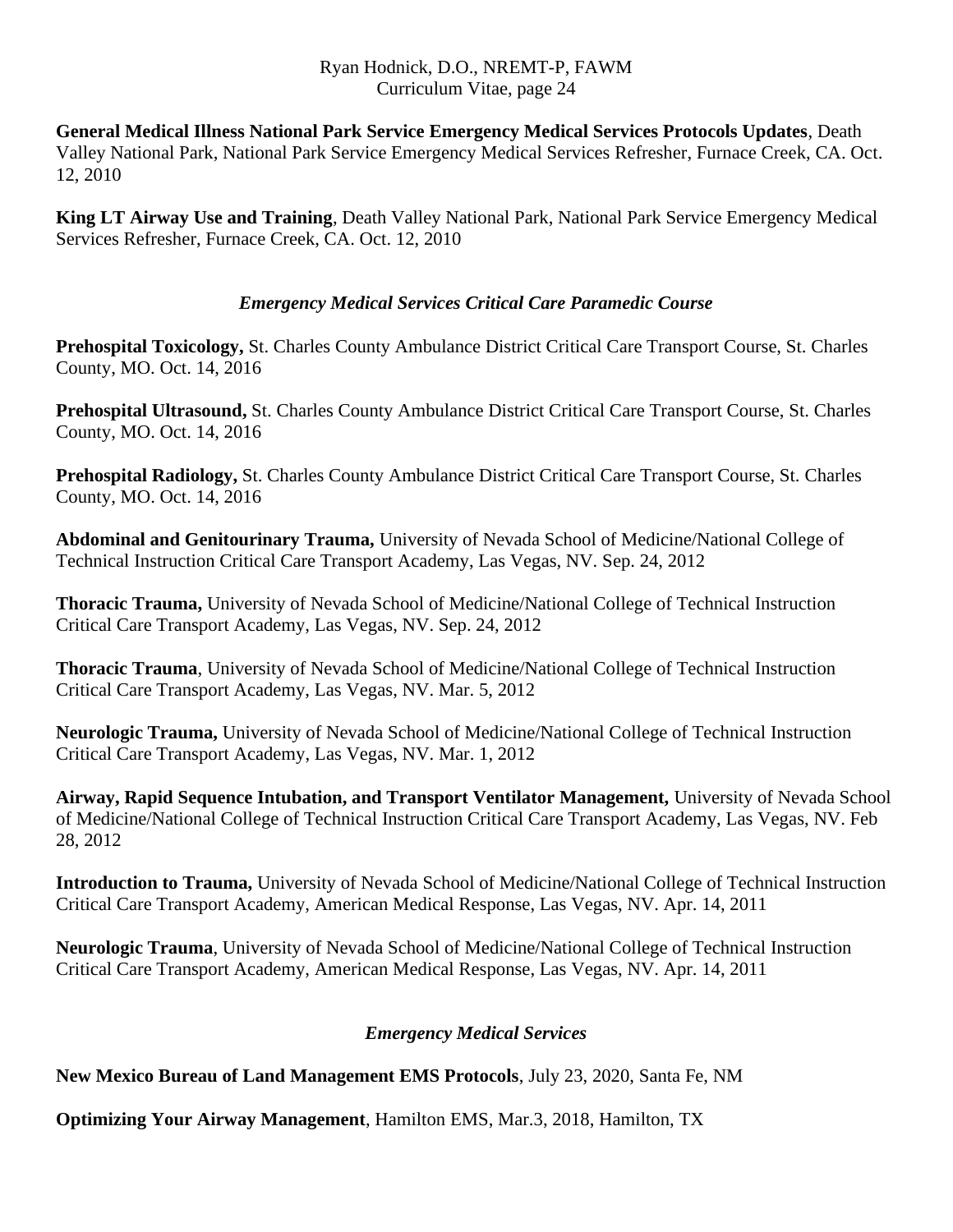**Airway Tips and Tricks**, Santa Fe Fire, Dec.19, 20, and 22, 2016, Santa Fe, NM

**Hamilton T1 Ventilator Training,** Elko Air One/MEDX Air One, Dec. 16, 2016, Reno, NV

**I Gel and Grandview Laryngoscope Blade Training,** Elko Air One/MEDX Air One, Dec. 16, 2016, Reno, NV

**The Challenging Airway**, Taos EMS Paramedic Refresher, Dec.9, 2016, Taos, NM

**Ventilator Management**, Taos EMS Paramedic Refresher, Dec.9, 2016, Taos, NM

**Cardiac Anatomy, Physiology and EKG**, Santa Fe County Fire EMS Paramedic Refresher, Dec.7, 2016, Santa Fe, NM

**Prehospital Toxicology,** MedFlight Air Ambulance, Albuquerque, NM. Nov. 10, 2016

**Cardiac Anatomy, Physiology and EKG**, Santa Fe County Fire EMS Paramedic Refresher, Nov.9, 2016, Santa Fe, NM

**Chest Tube Placement**, Humboldt General Hospital Air 1, Winnemucca, NV, Nov.2, 2016.

**Evidence Based Basic Airway Management,** Santa Fe County Fire Department, Arroyo Hondo, NM, Mar. 15, 2016.

**Ketamine and Critical Care,** Med Flight, Albuquerque, NM, Dec 21, 2015

**Optimizing Airway Management,** Med Flight, Albuquerque, NM, Dec 21, 2015

**Ketamine and Critical Care,** Med Flight, Albuquerque, NM, Oct 8, 2015

**Suturing Basics Lab,** TriState CareFlight, Durango, CO, Sept.27, 2015

**Improving Your Airway Management**, Enchanted Circles Annual EMS Conference, Red River, NM Sept. 20, 2015

**Ketamine and Critical Care,** Med Flight, Albuquerque, NM, July 21, 2015

**Ketamine Pre Hospital Uses,** Artesia Fire Department, Artesia, NM, July26, 2015

**CAT Tourniquets**, TriState Care Flight 16, Taos, NM, Apr.28, 2015

**Pelvic Fractures and Pelvic Binders**, TriState Care Flight 16, Taos, NM, Apr.28, 2015

**Advanced Airway Management**, TriState Care Flight 16, Taos, NM Apr.28, 2015

**CPAP and BiPAP**, TriState Care Flight Run Review, AZ, NM, CO and NV, Jan. 21, 2015

**Airway Management**, Santa Fe County Fire Department EMS Refresher, Edgewood, NM, Sept.6, 2014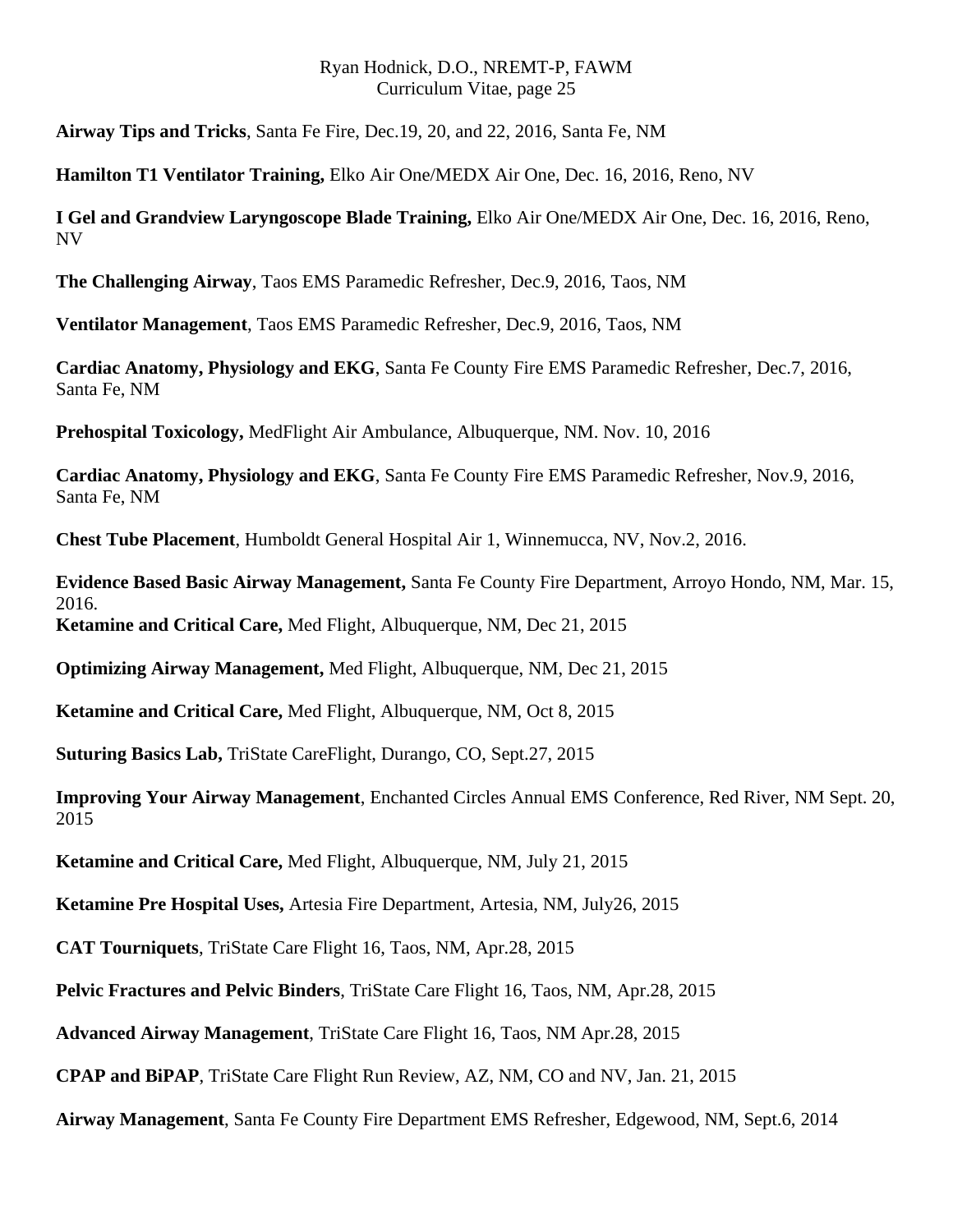**Massive Facial Trauma Airway Run Review**, Tri State Care Flight Run Review, AZ, NM, CO, and NV, Aug.20, 2014

**Airway Tips and Tricks**, TriState Care Flight Run Review, AZ, NM, CO and NV, Jul. 16, 2014

**Fracture Splinting and Tourniquets**, Valencia County Fire and EMS, Belen, NM. Apr.24, 2014

**Ketamine**, TriState Care Flight Run Review, AZ, NM, CO and NV, Apr. 17, 2014

**Fracture Splinting and Tourniquets**, Valencia County Fire and EMS, Jarrales, NM. Apr.3, 2014

**Cricothyrotomy,** University of New Mexico EMS Academy, Albuquerque, NM. Mar. 5, 2014

**Fracture Splinting and Tourniquets,** Valencia County Fire and EMS, Los Lunas, NM. Feb.27, 2014

**Challenging Airway Cases,** TriState Care Flight Orientation, Bullhead City, AZ. Dec. 19, 2013

**Basic Ultrasound for Air Medical EMS,** TriState Care Flight Orientation, Bullhead City, AZ. Dec. 18, 2013

**Radiology Interpretation,** TriState Care Flight Orientation, Bullhead City, AZ, Dec. 18, 2013

**Advanced EKG Interpretation,** TriState Care Flight Orientation, Bullhead City, AZ. Dec. 18, 2013

**Video Laryngoscopy,** TriState Care Flight Orientation, Bullhead City, AZ, Dec. 17, 2013

**Rapid Sequence Intubation in the Facial Trauma Patient**, University of New Mexico EMS Academy, Albuquerque, NM. Nov.14, 2013

**Video Laryngoscopy,** Humboldt General Hospital EMS Rescue Refresher, Winnemucca, NV. Nov. 1, 2013

**Prehospital Video Laryngoscopy**, Rio Rancho Fire Department ALS EMS Refresher, Rio Rancho, NM. Oct.16, 2013

**Prehospital EKGs**, Rio Rancho Fire Department ALS EMS Refresher, Rio Rancho, NM. Oct.16, 2013

**Brady Arrhythmias**, University of New Mexico Emergency Medical Services Academy, Albuquerque, NM. Oct.8, 2013

**Video Laryngoscopy in the Aeromedical Environment**, TriState CareFlight Bases 18 & 19, Gallup, NM. Oct. 4, 2013

**Paramedic Introduction to Video Laryngoscopy**, University of New Mexico Emergency Medical Services Academy, Albuquerque, NM. Sept.25, 2013

**Gastrointestinal Anatomy, Physiology, and Pathology,** University Medical Center Paramedic Training Program, Las Vegas, NV. Sept. 22, 2011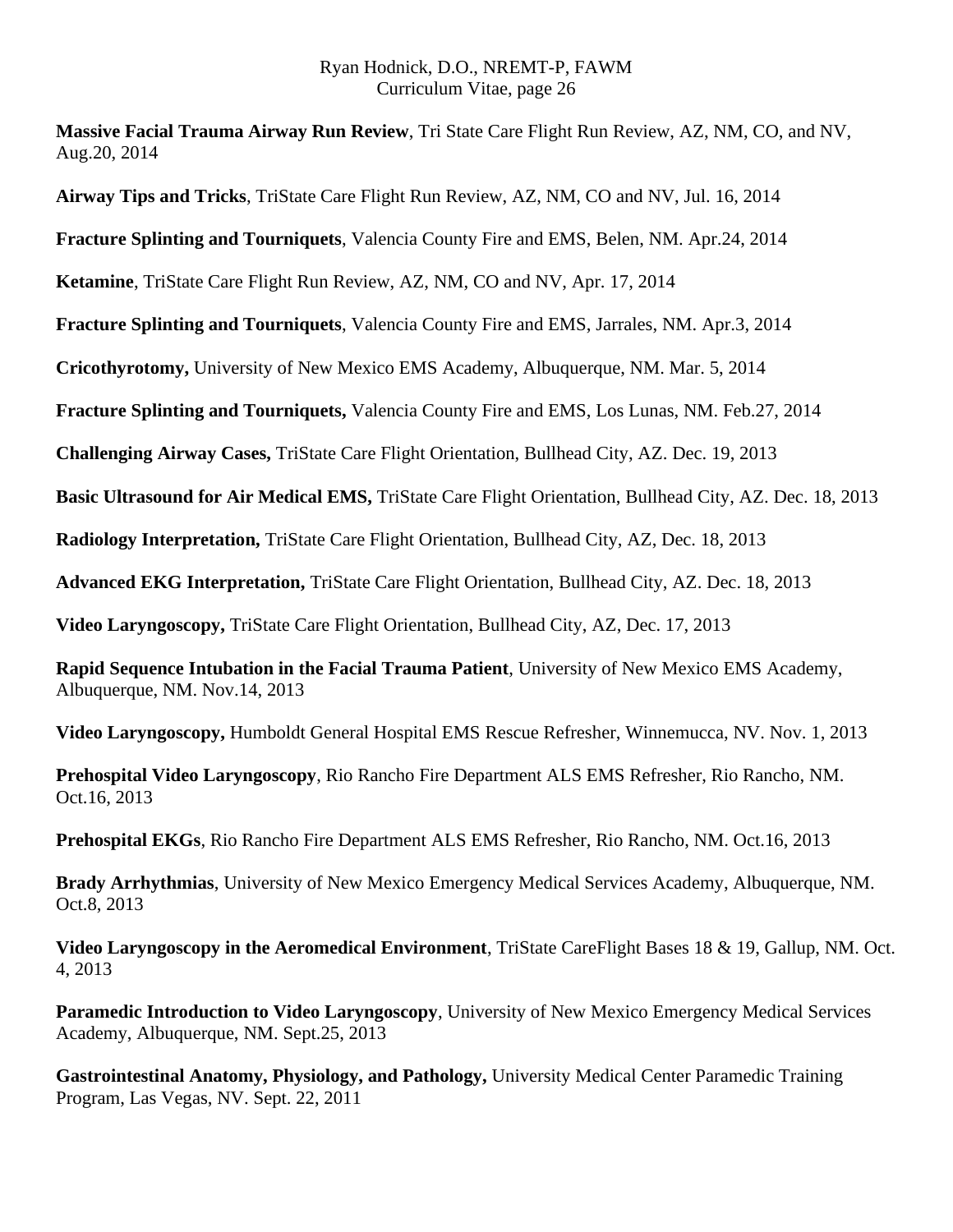**Spinal Immobilization**, Treasure Island Hotel and Casino, Gilley's Saloon, Hotel and Casino Security Staff Training, Las Vegas, NV. Aug. 16, 2011

**Trauma Assessment and Treatment,** Joint Tactics and Medicine Training Group Emergency Medical Technician Basic course, Nellis Air Force Base, NV. Jun. 13, 2011

**Medical Emergencies,** Joint Tactics and Medicine Training Group Paramedic Refresher Course, Nellis Air Force Base, NV. Mar. 2, 2011

**Anaphylaxis,** Joint Tactics and Medicine Training Group Paramedic Refresher Course, Nellis Air Force Base, NV. Mar. 2, 2011

**Medical Abdominal Emergencies,** Joint Tactics and Medicine Training Group Paramedic Refresher Course, Nellis Air Force Base, NV. Mar. 2, 2011

**Pediatric Shock,** Joint Tactics and Medicine Training Group Paramedic Refresher Course, Nellis Air Force Base, NV. Mar. 2, 2011

**BLS Airway**, Joint Tactics and Medicine Training Group Paramedic Refresher Course, Nellis Air Force Base, NV. Mar. 2, 2011

**Pediatric Mock Field and Hospital Trauma Resuscitation,** Mesquite Fire and Rescue and Mesa View Regional Medical Center, Mesquite, NV. Feb. 24, 2011

**Abdominal Emergencies,** Critical Care Transport Nurse Training, University Medical Center of Southern Nevada, Las Vegas, NV. Dec. 21, 2010

**Pediatric Shock for EMS Providers**, North Las Vegas Fire Department Training, Station 53, North Las Vegas, NV. Oct. 15, 2010

**Cervical Spine Injury, Immobilization and Management**, Evansville Fire and Emergency Medical Services Training, Station 12 Evansville, WY. Jun. 17, 2009

**Thoracic Trauma: Anatomy, Pathophysiology, and Prehospital Management**, Evansville Fire and Emergency Medical Services Training, Station 12 Evansville, WY. May 20, 2009

## *Other*

**Video Laryngoscopy and Airway Management**, University of New Mexico Department of Emergency Medicine Grand Rounds, Albuquerque, NM. Jul. 2, 2014

**Emergency Medicine Fellowship Considerations for Residents,** University of Nevada Emergency Medicine Residency, Las Vegas, NV Mar. 12, 2014

**Fiberoptic Intubation and Airway Management,** University of New Mexico Department of Emergency Medicine Grand Rounds, Albuquerque, NM. Jul. 3, 2013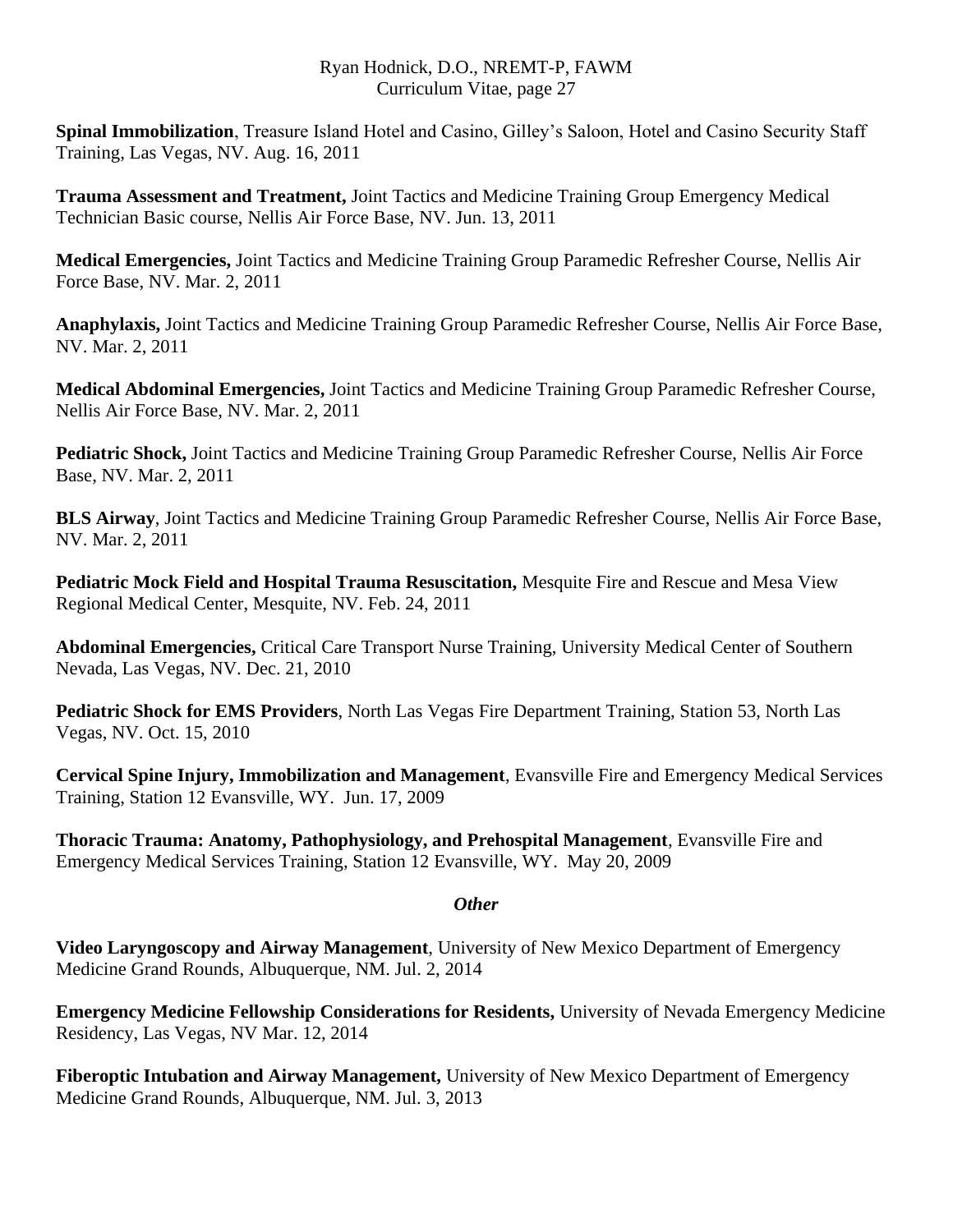**Advanced Airway Basics Skills**, Medical Student Emergency Medicine Resuscitation and Ultrasound Skills Workshop, 15<sup>th</sup> Annual Western Society for Academic Emergency Medicine Conference, Las Vegas, NV. Mar. 17, 2012

**Battlefield /Tactical Medicine**, Premedical Student Research Assistant Program Lecture Series, Univ. of Nevada Dept. of Emergency Medicine, Las Vegas NV. Feb.8, 2012

**Airway Basics of BLS and ALS Airway**, Premedical Student Research Assistant Program Lecture Series, Univ. of Nevada Dept. of Emergency Medicine, Las Vegas NV. Sept. 21, 2012

**Anaphylaxis Recognition and Treatment**, Bosque School Junior Medical Reserve Corps, Albuquerque, NM, Feb. 2010.

**Brain and Spinal Trauma**, **Broken Bones and Amputations**, **and The Trauma Room**, Casper, Wyoming P.A.R.T.Y. program, Wyoming Medical Center, Aug. 8, 2009.

**Spinal Injury and Immobilization: Anatomy, Pathophysiology, and Field Treatment**, Medical Reserve Corps Training, Casper - Natrona County Health Dept., Natrona County, WY. Jun. 22, 2009.

| <b>Disaster Medicine</b>                 |                               |
|------------------------------------------|-------------------------------|
| <b>Member, Medical Reserve Corps</b>     |                               |
| Medical Reserve Corps of Southern Nevada | Jun. $2011 -$ Jun. $2013$     |
| Las Vegas, NV                            |                               |
| $Albuquerque-University of New Mexico$   | Jul. $2009 - \text{Jun}.2010$ |
| Albuquerque, NM                          |                               |
| Casper - Natrona County Health Dept.     | Dec. $2008 -$ Jul. $2009$     |
| Natrona County, WY                       |                               |

## **Event Medicine**

*Events: Burning Man Electric Daisy Carnival, Las Vegas Sturgis Motorcycle Rally Mint 400 off Road Race NASCAR Night In The Country, Yerington, NV Holy Ship Electronic Dance Music Cruise Electric Forrest*

76th Annual Rally (2016)

#### **Emergency Medicine Physician Emergency Medicine Physician 1980 1991 1991 1991 1991 1991 1991 1991 1991 1991 1991 1991 1991 1991 1991 1991 1991 1991 1991 1991 1991 1991 1991 Sturgis Motorcycle Rally** *Sturgis Regional Hospital* 78th Annual Rally (2018) Sturgis, SD 77th Annual Rally (2017)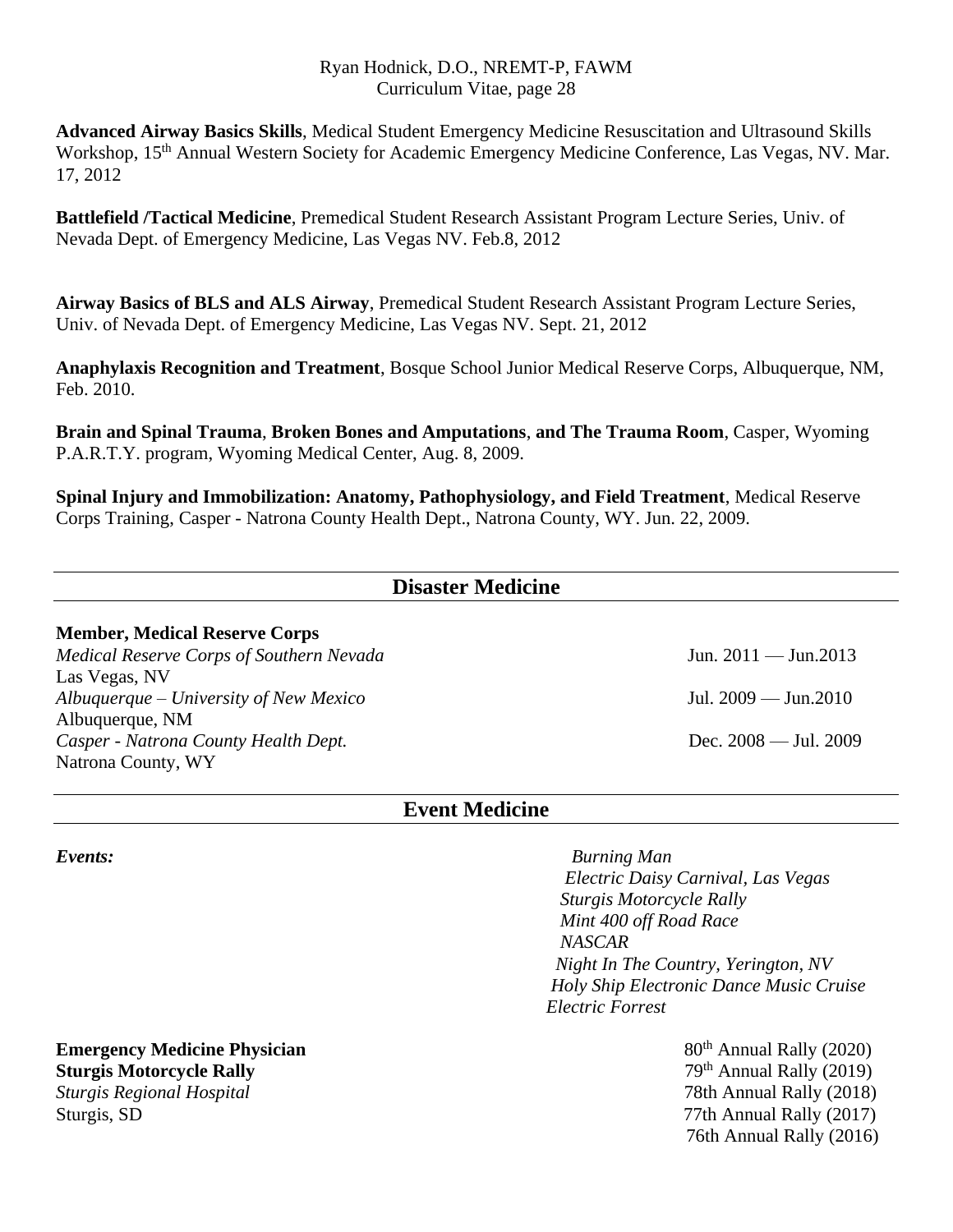|                                                                                                                                                              | 75th Annual Rally (2015)                                                                              |
|--------------------------------------------------------------------------------------------------------------------------------------------------------------|-------------------------------------------------------------------------------------------------------|
| <b>Emergency Medicine Physician</b><br><b>Electric Forest</b><br><b>National Event Services</b><br>Rothbury, MI                                              | Jun. 28 - Jul. 1, 2019<br>Jun. 28 - Jul. 1, 2018                                                      |
| <b>Emergency Medicine Physician</b><br>Electric Daisy Carnival<br>Las Vegas Motor Speedway<br>Las Vegas, NV                                                  | Jun.16-18, 2017<br>Jun.16 & 17, 2016<br>Jun.20 & 21, 2015<br>Jun. 21 & 22, 2014<br>Jun. 20 & 21, 2013 |
| <b>Night Duty Medical Director/Emergency Medicine Physician</b><br><b>Burning Man</b><br>Crowd RX<br><b>Black Rock City, NV</b>                              | Aug. 25 - Sept. 3, 2018                                                                               |
| <b>Emergency Medicine Physician</b><br>Holy Ship! 10.0<br><b>National Event Services</b><br>Norwegian Cruise Line<br>Port Canaveral, FL to Nassau, Bahamas   | Jan.6- Jan.9, 2018                                                                                    |
| <b>Emergency Medicine Physician</b><br><b>Burning Man</b><br><b>National Event Services</b><br><b>Black Rock City, NV</b>                                    | Aug. 31 - Sept. 4, 2017                                                                               |
| <b>Emergency Medicine Physician</b><br><b>Night In The Country</b><br>Humboldt General Hospital<br><b>Emergency Medical Services Rescue</b><br>Yerington, NV | Jul.27-29, 2017                                                                                       |
| <b>Emergency Medicine Physician</b><br><b>Burning Man</b><br><b>National Event Services</b><br><b>Black Rock City, NV</b>                                    | Sept.3-5, 2016                                                                                        |
| <b>Flight Physician/Paramedic</b><br>Tri State CareFlight/Mercy Air<br>Las Vegas Motor Speedway NASCAR Events<br>Las Vegas, NV                               | Oct.3, 2015<br>Mar.5-6, 2016                                                                          |
| <b>Emergency Medicine Physician</b><br><b>Burning Man</b><br>Crowd RX                                                                                        | Sept.3-5, 2015                                                                                        |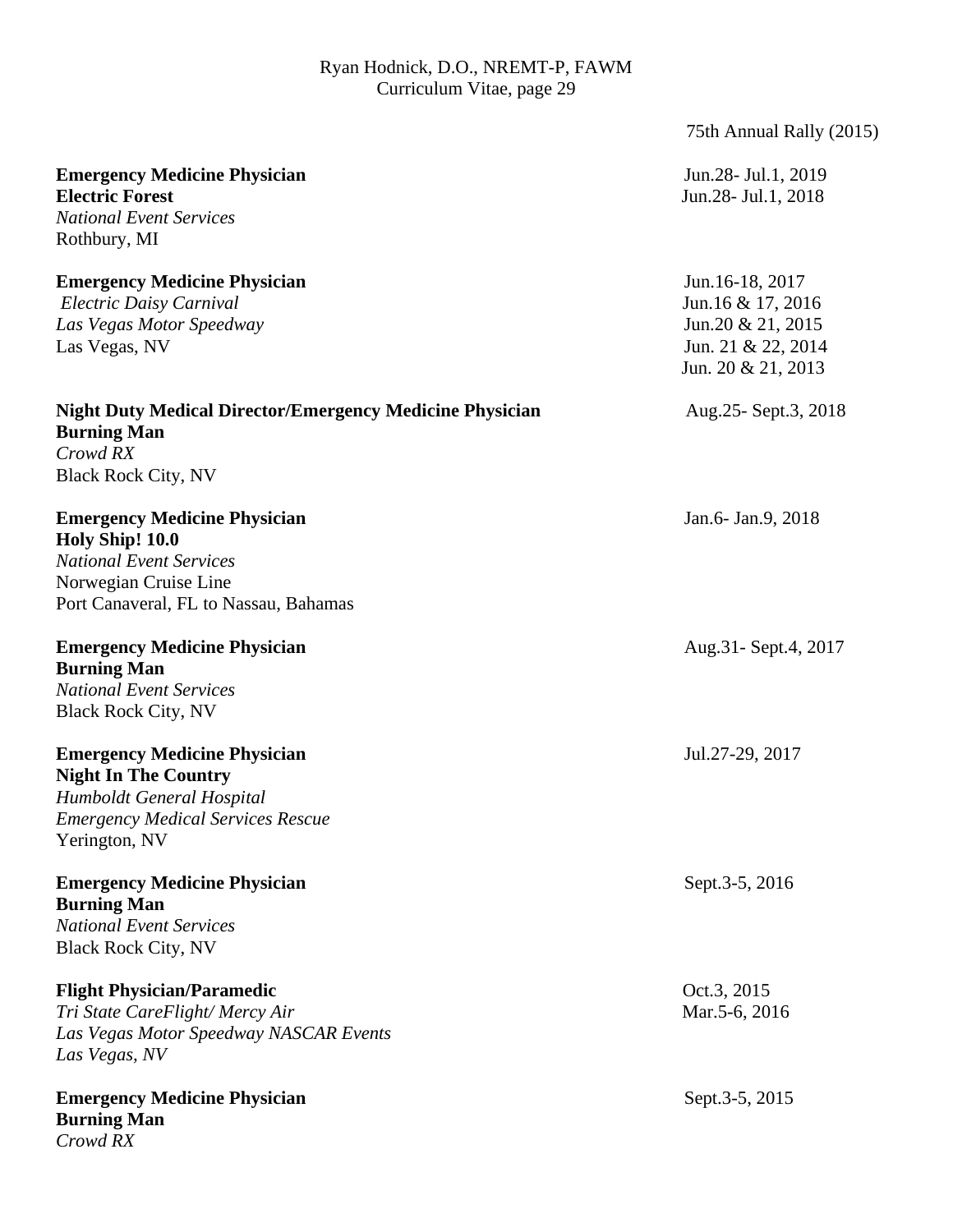| <b>Medical Director</b>                                                                                                                                                    | May. 2016 - Nov.2019                    |
|----------------------------------------------------------------------------------------------------------------------------------------------------------------------------|-----------------------------------------|
| <b>Volunteer</b>                                                                                                                                                           |                                         |
| <b>Thunderdome Medic</b><br>Burning Man 2011<br><b>Black Rock City, NV</b>                                                                                                 | Sep. 3-4, 2011                          |
| <b>Resident Physician</b><br><b>Burning Man</b><br>Humboldt General Hospital<br><b>Emergency Medical Services Rescue</b><br><b>Black Rock City, NV</b>                     | Sep. 2-4, 2011<br>Aug. 28-Sept. 1, 2012 |
| <b>Course Physician</b><br>Marines Ironman<br>World Championship<br>Lake Las Vegas, NV                                                                                     | Sep. 11, 2011                           |
| <b>Medical Volunteer</b><br>General Tire Mint 400<br><b>Off Road Racing</b><br><b>Motorsports Safety Solutions</b><br>Jean, NV                                             | Mar. 23, 2013                           |
| <b>Emergency Medicine Physician</b><br><b>Burning Man</b><br>Humboldt General Hospital<br><b>Emergency Medical Services Rescue</b><br><b>Black Rock City, NV</b>           | Aug.29 – Sept.1, 2014                   |
| <b>Emergency Medicine Physician/Paramedic</b><br><b>Burning Man</b><br>Humboldt General Hospital<br><b>Emergency Medical Services Rescue</b><br><b>Black Rock City, NV</b> | Aug. 25 – Sept. 1, 2014                 |
| <b>Black Rock City, NV</b>                                                                                                                                                 |                                         |

Santa Fe County Mobile Health Program Santa Fe County, New Mexico

## **Emergency Physician/ Paramedic Oct. 2014** — Present

Global Out Reach Doctors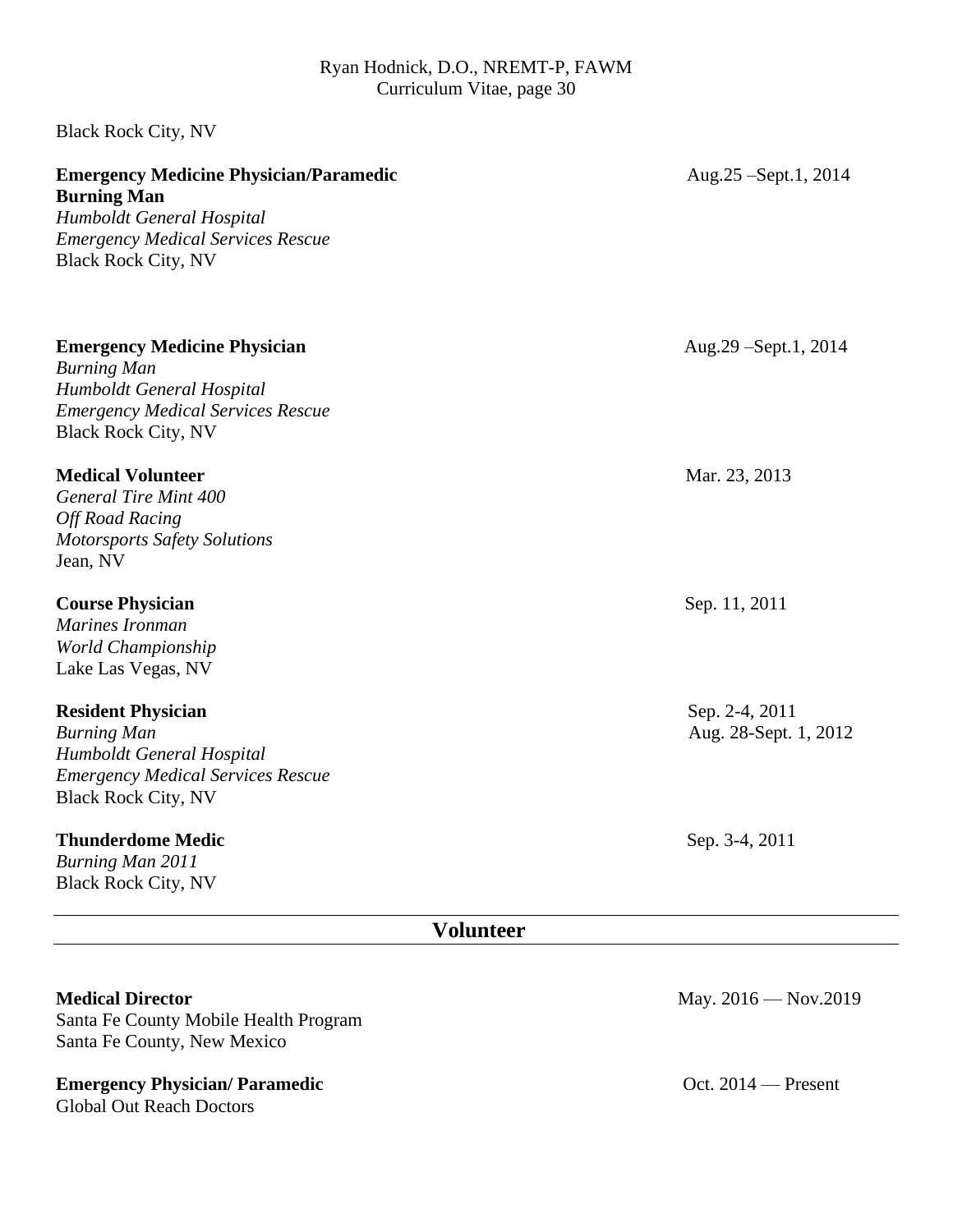| <b>EMT-Intermediate Tutor</b><br><b>Evansville Emergency Services</b><br>Fire and EMS<br>Evansville, WY                            | Apr. $2009 -$ Jul. $2009$              |
|------------------------------------------------------------------------------------------------------------------------------------|----------------------------------------|
| <b>Member</b><br>Natrona County Search and Rescue Team<br>Natrona County Sheriff's Office<br>Natrona County, WY                    | Feb. 2009 — Jul. 2009                  |
| <b>EMS and Wildland Firefighter</b><br><b>Volunteer</b><br><b>Evansville Emergency Services</b><br>Fire and EMS,<br>Evansville, WY | Nov. $2008 -$ Nov. $2009$              |
| <b>Neuroanatomy Tutor</b><br><b>Anatomy Tutor</b><br>Des Moines University,<br>Des Moines, IA                                      | Mar. — Apr. $2008$<br>Aug. — Dec. 2007 |

*Community Projects*

## **Volunteer, Prevent Alcohol and Risk Related Trauma in Youth (P.A.R.T.Y) Program,**

A one-day, in-hospital, injury awareness and prevention program for teenagers at risk for death and injury in alcohol, drug and risk-related crashes and incidents. *Wyoming Medical Center*, Casper, WY. 2009

## **Co-Creator, Student Letterman's Association Annual Run for Relief**,

An annual community fundraiser benefiting children with cancer in New Mexico. *University of New Mexico,* Albuquerque, NM. 2000 - 2010

## **Specialized Training and Courses**

## *REBOA*

## **Prehospital REBOA Training with Cadaver Lab,** Nov. 28-29, 2018, Huston, TX

*Aeromedical*

**Airframe Medical Crew Experience Rotor Wing:** Augusta Westland 109,119 and 139 models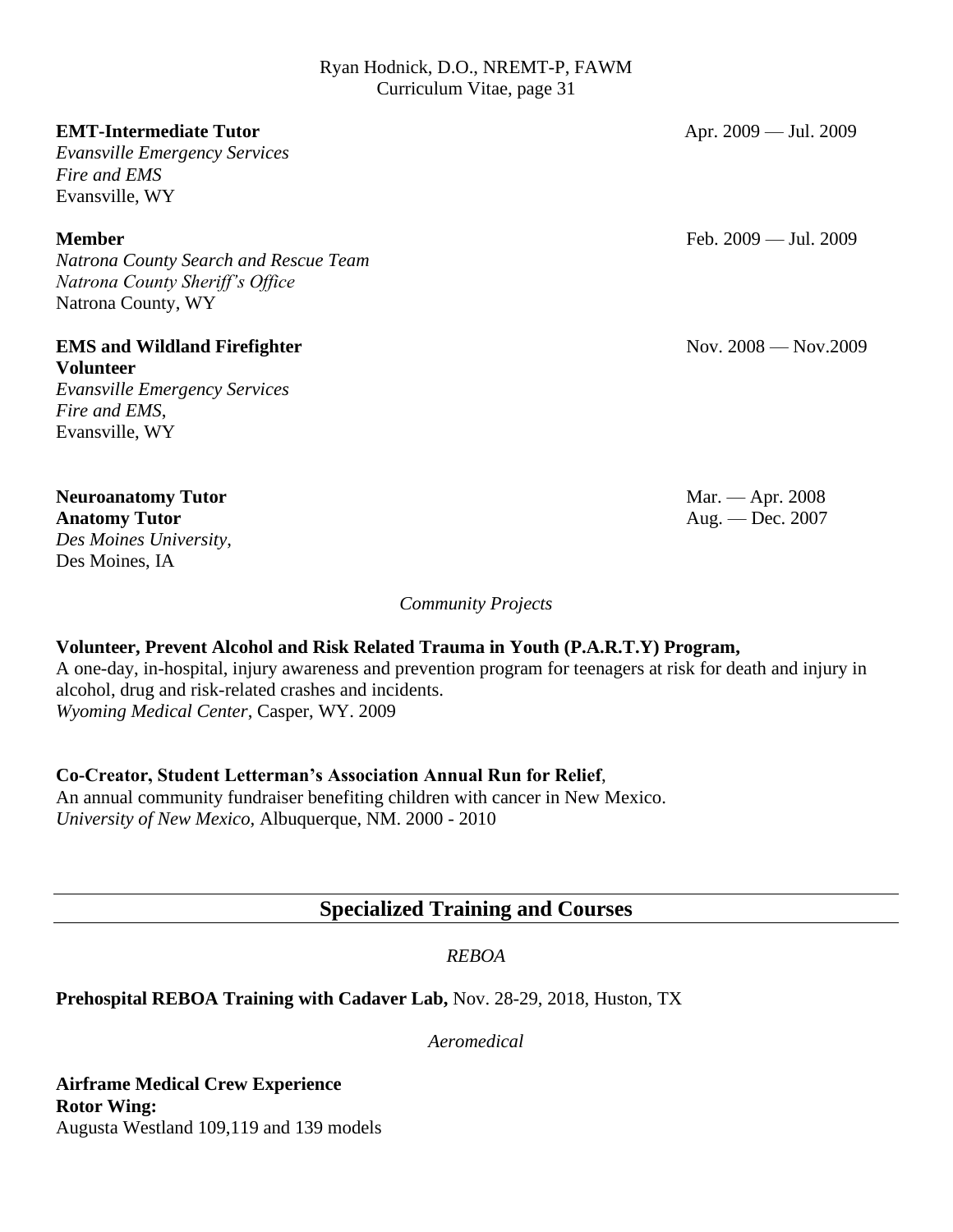AirBus/Eurocopter A-Star 350 B3, B3E, and B2 models Bell 407

**Fixed Wing:**

Beechcraft King Air 90, 200, and 350 models Learjet 35 and 45 models

## **Air Medical Physician Association (AMPA) Core Curriculum Course,** Completed October 14, 2017 Part I-III

Greater Sydney Area Helicopter Emergency Medical Services, Sydney, Australia, May 19- Jun.7, 2014

## *Night Vision Goggle*

Night Vision Goggle (NVG) trained with both green and white phosphor, 2013 to Present

*Transport Ventilator Management Experience*

LTV 1200 Hamilton T1

*Hemodynamic Augmentation*

Experience with patient transport with following hemodynamic Augmentation devices: Impella Aortic Balloon Pump Extracorporeal Membrane Oxygenation (ECMO)

*Airway*

Difficult Airway Course: EMS, Denver, CO, February 21-22, 2014

Difficult Airway Course: Emergency, Las Vegas, NV, April 8-10, 2011

## *Field Amputation*

Field Amputation Lab of the Upper and Lower Extremity, TransAero Medevac, Dallas, TX, Oct. 11, 2017

Field Amputation Lab of the Upper and Lower Extremity, University of New Mexico, Albuquerque, NM, Mar. 8, 2014

*Disaster*

Urban Search and Rescue Confined Spaces Exercises, *New Mexico Task Force 1 (NM-TF1)*, Albuquerque, NM, Oct. 20 and 30, 2009

Advanced HAZMAT Life Support 5 Hour Toxic Terrorism Course, *Univ. of New Mexico Center for Disaster Medicine,* Albuquerque, NM, Oct. 15, 2009

Natrona County Mass Casualty Exercise, *Natrona County Office of Emergency Management*, Natrona County, WY, May 2, 2009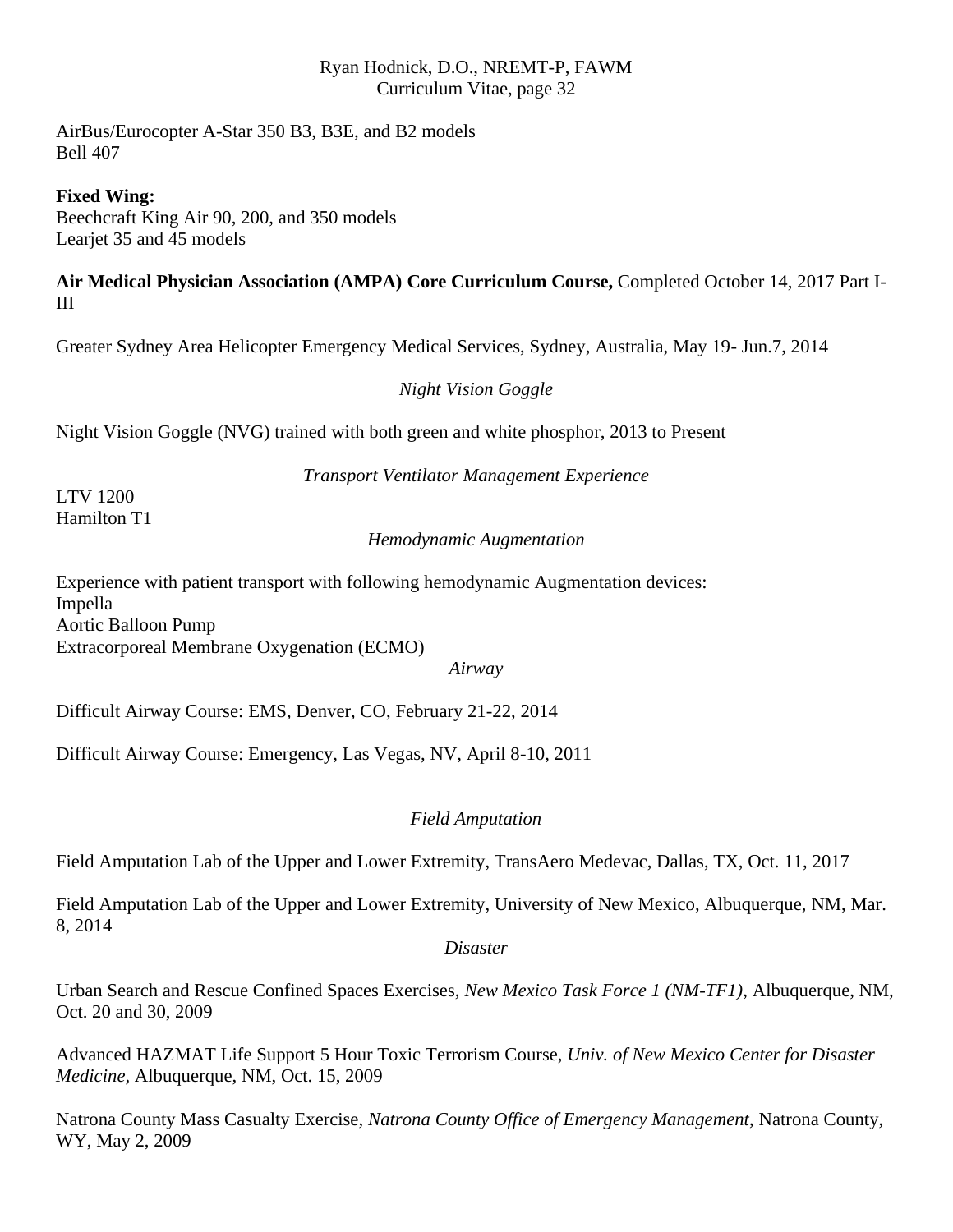Hazardous Materials First Responder, *State of Wyoming Dept. of Fire Prevention and Electrical Safety*

National Incident Management System Courses (NIMS), *Federal Emergency Management Agency (FEMA),*  IS-100 Introduction to Incident Command System IS-200 ICS for Single Resources and Initial Action Incidents IS-700 National Incident Management System, An Introduction IS-800 National Response Framework, An Introduction ICS-300 Intermediate Incident Command System

## *Toxicology*

Toxicology, New York City Poison Control Center, New York Department of Health and Mental Hygiene, New York, NY, Nov. 21-Dec.18, 2011

## *Wilderness Medicine*

Wilderness Medicine Medical Directors Course, National Association of EMS Physicians Conference, Tucson, AZ, Jan. 13-14, 2014

"Medicine in the Wild" Wilderness Medicine Expedition, *National Outdoor Leadership School (NOLS)* Gila Wilderness, NM, Apr.5-29, 2010

24 -Hour Wilderness Medicine Practices and Protocols Course, *National Outdoor Leadership School (NOLS)* Casper Mountain, WY, Sept.18-20, 2008

## **Committees**

**Region I Representative,** New Mexico State Governor's Emergency Medical Services Medical Direction Committee, March 2017 to Present

**Committee Member,** Great Basin College Paramedicine Program, Elko, Battle Mountain, Winnemucca, and Pahrump, NV, March 2016 to 2017

**Committee Member**, Disaster Preparedness & Response Committee, American College of Emergency Physicians, Sept. 2011— Sept. 2013

**Committee Member**, Prehospital Committee, University of Nevada School of Medicine Department of Emergency Medicine, Las Vegas, NV, Jul. 2010 — Jun.2013

**Student Interviewer**, Admissions Committee, *Des Moines University,* Des Moines, IA, 2007 — 2008

## **Certifications**

American Board of Emergency Medicine Emergency Medical Services American Board of Emergency Medicine (ABEM)